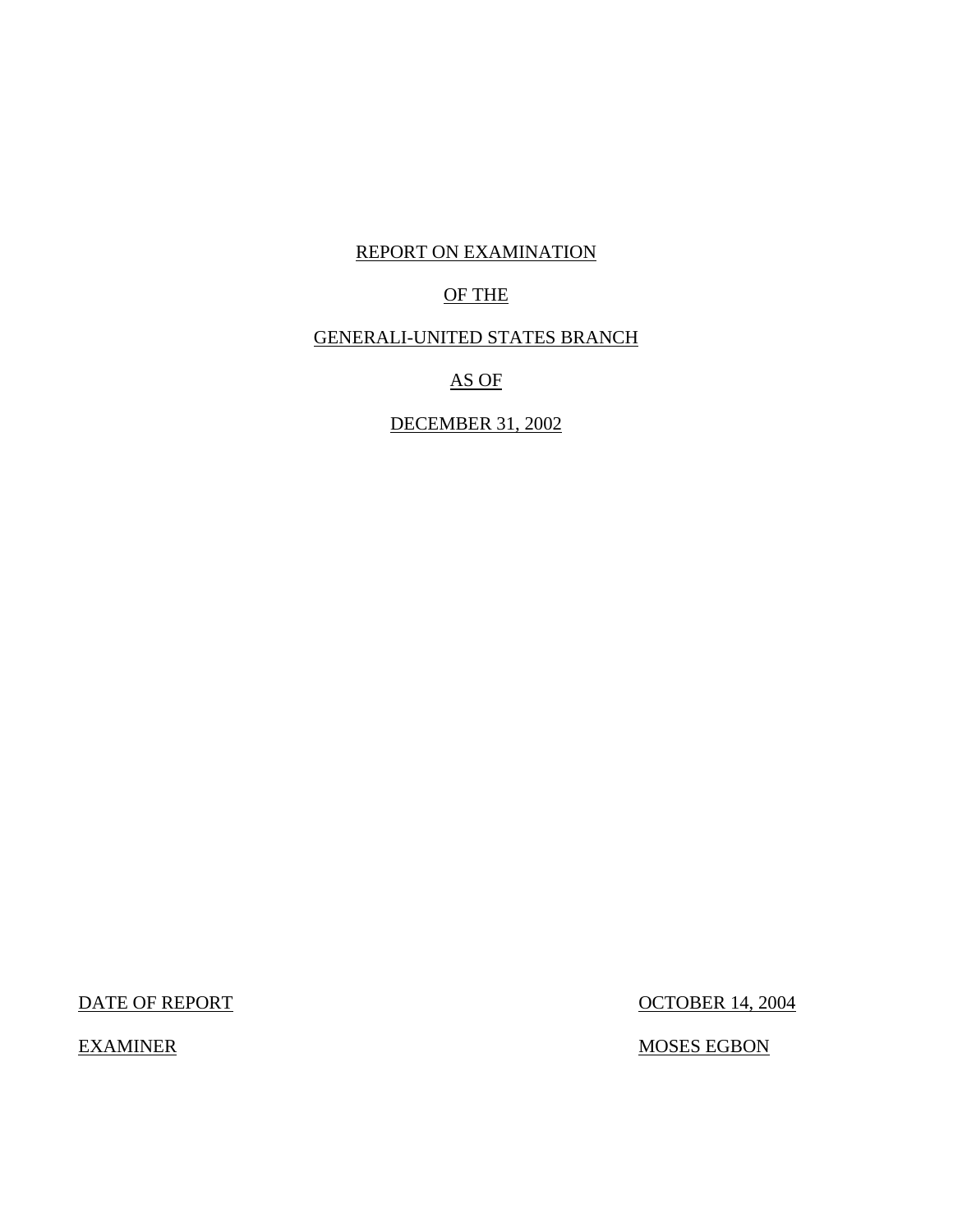## TABLE OF CONTENTS

## ITEM NO. PAGE NO.

| 1. | Scope of examination                                           | $\overline{2}$ |  |
|----|----------------------------------------------------------------|----------------|--|
| 2. | Description of the Branch                                      | 3              |  |
|    | A.<br>Management                                               | $\mathfrak{Z}$ |  |
|    | <b>B.</b><br>Territory and plan of operation                   | $\mathfrak s$  |  |
|    | Reinsurance<br>C.                                              | $\overline{7}$ |  |
|    | D.<br>Holding company system                                   | 11             |  |
|    | <b>Abandoned Property Law</b><br>Ε.                            | 12             |  |
|    | Accounts and records<br>F.                                     | 13             |  |
|    | G.<br>Disaster recovery plan                                   | 13             |  |
|    | H.<br>Significant operating ratios                             | 14             |  |
| 3. | <b>Financial statements</b>                                    |                |  |
|    | A.<br><b>Balance</b> sheet                                     | 15             |  |
|    | <b>B.</b><br>Underwriting and investment exhibit               | 17             |  |
|    | C.<br>Trusteed surplus statement                               | 19             |  |
| 4. | Reinsurance recoverable on losses and loss adjustment expenses | 20             |  |
| 5. | Losses and loss adjustment expenses                            | 20             |  |
| 6. | Provision for reinsurance                                      | 21             |  |
| 7. | Market conduct activities                                      | 21             |  |
| 8. | Compliance with prior report on examination                    | 22             |  |
| 9. | Summary of comments and recommendations                        | 25             |  |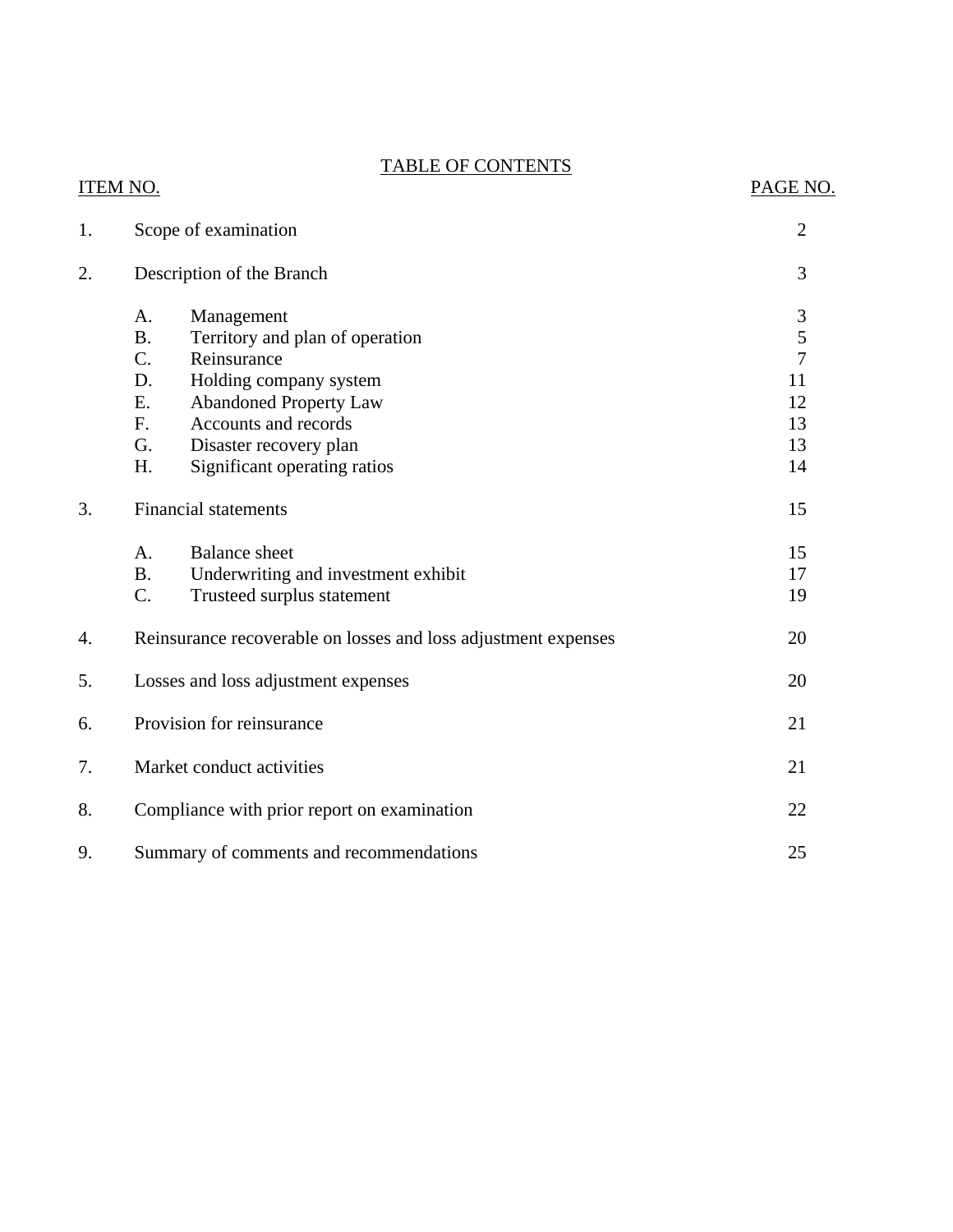

STATE OF NEW YORK INSURANCE DEPARTMENT 25 BEAVER STREET NEW YORK, NEW YORK 10004

October 14, 2004

Honorable Gregory Serio Superintendent of Insurance Albany, New York 12257

Sir:

Pursuant to the instructions contained in Appointment Number 22081 dated July 15, 2003 and attached hereto, I have made an examination into the condition and affairs of the Generali-United States Branch as of December 31, 2002 and respectfully submit the following report thereon.

The examination was conducted at the offices of the United States Branch located at One Liberty Plaza, New York, New York 10006.

Wherever the designations "Branch" or "Generali-U.S. Branch" appear herein without qualification, they should be understood to indicate Generali-United States Branch. In addition, wherever the designation "Home Office" appears herein without qualification, it should be understood to indicate Assicurazioni Generali S.p.A of Trieste, Italy.

Whenever the term "Department" appears herein without qualification, it should be understood to mean the New York Insurance Department.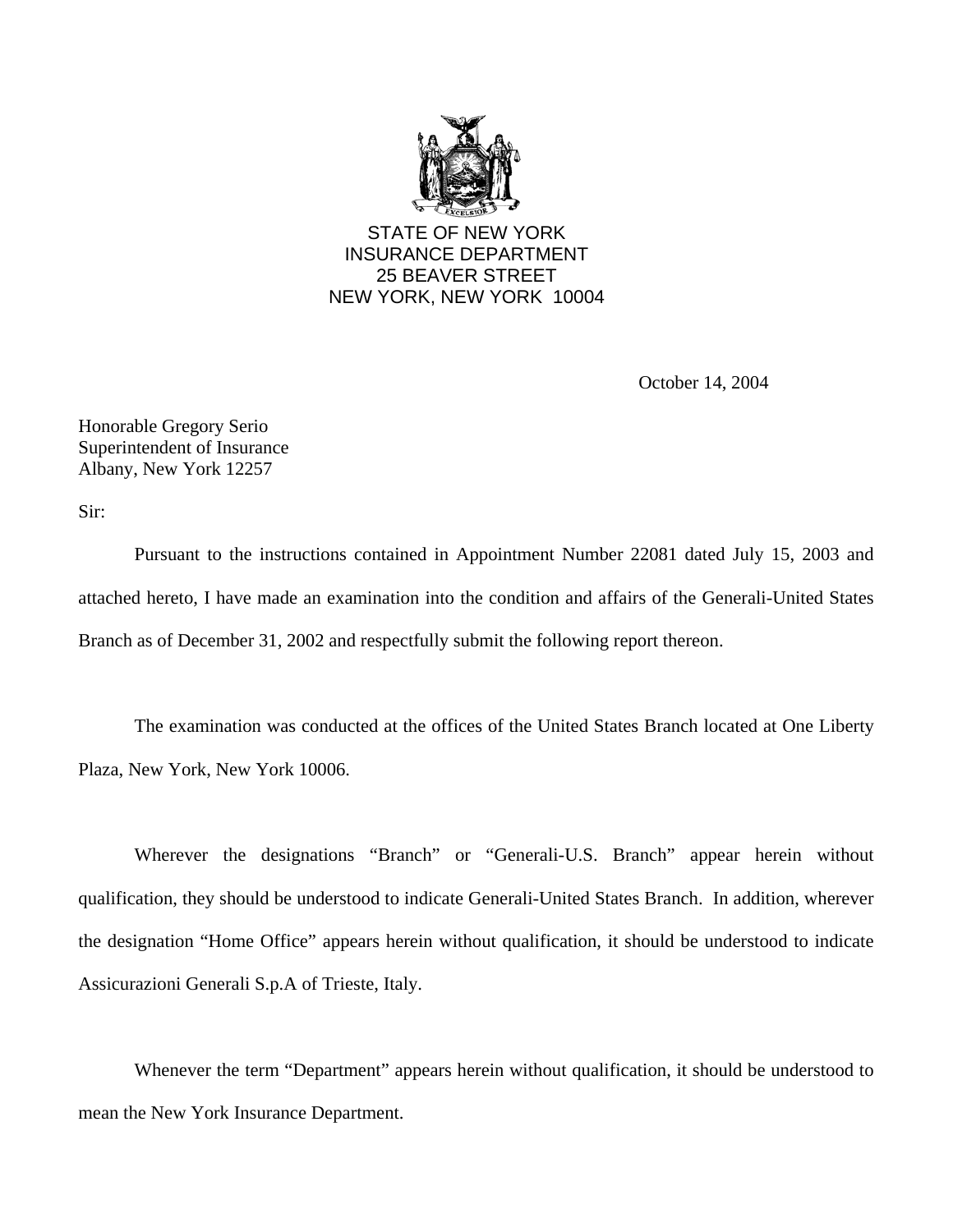### **1. SCOPE OF EXAMINATION**

<span id="page-3-0"></span>The prior examination was conducted as of December 31, 1997. The current examination covers the period from January 1, 1998 through December 31, 2002. Transactions subsequent to this period were reviewed where deemed appropriate.

The examination comprised a complete verification of assets and liabilities as of December 31, 2002, a review of income and disbursements deemed necessary to accomplish such verification and utilized, to the extent considered appropriate, work performed by the Branch's independent certified public accountants. A review or audit was also made of the following items as called for in the Examiners Handbook of the National Association of Insurance Commissioners:

> History of the Branch Management and control Corporate records Fidelity bonds and other insurance Officers' and employees' welfare and pension plans Territory and plan of operation Market conduct activities Growth of the Branch Business in force Loss experience Reinsurance Accounts and records

A review was also made to ascertain what action was taken by the Branch with regard to comments and recommendations stated in the prior report on examination.

This report on examination is confined to financial statements and comments on those matters which involve departures from laws, regulations, or rules, or which are deemed to require explanation or description.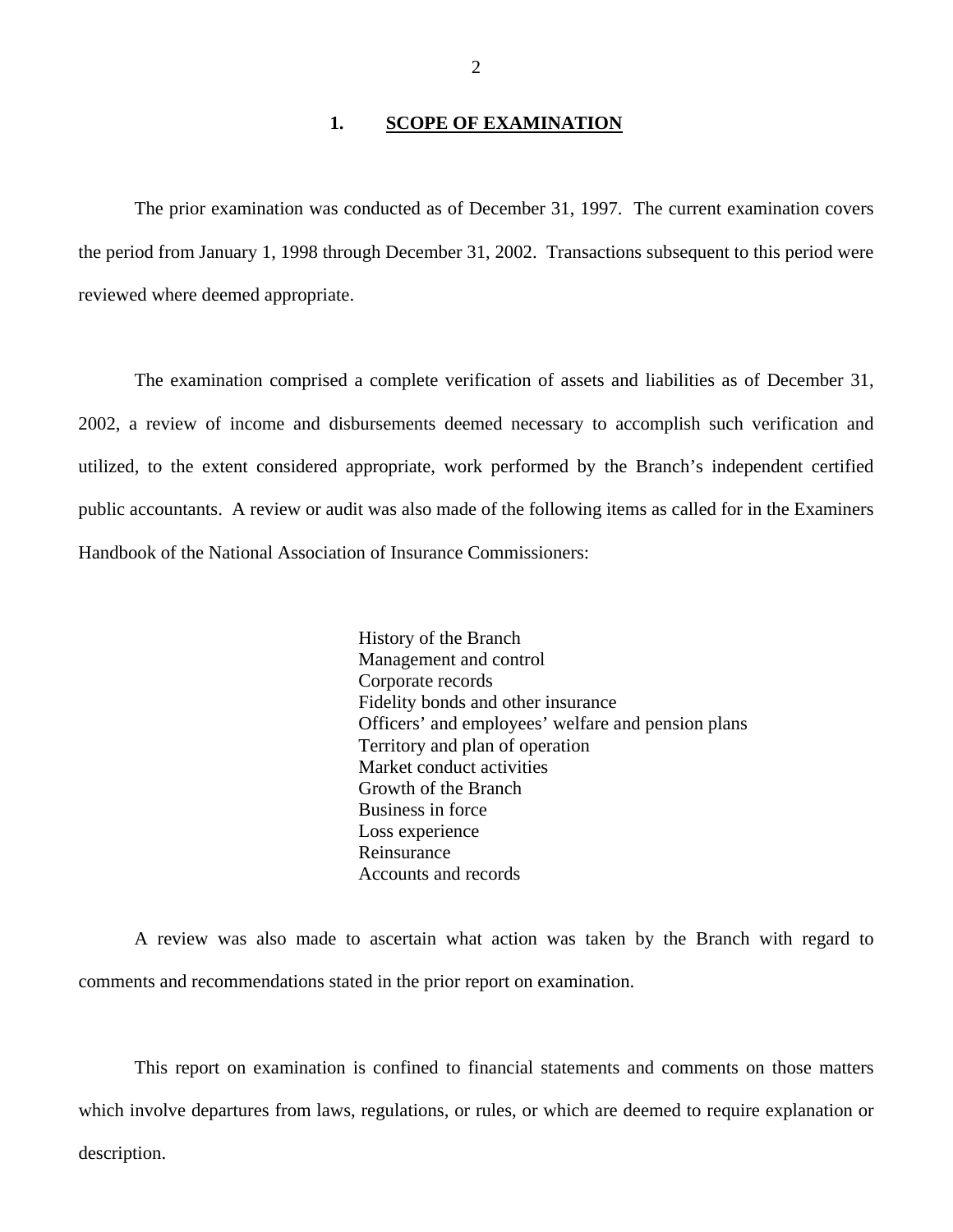### **2. DESCRIPTION OF THE BRANCH**

<span id="page-4-0"></span>The General Insurance Company of Trieste and Venice (Assicurazioni Generali S.p.A.) was established on December 26, 1831 in Trieste, Italy.

Generali-U.S. Branch is part of Assicurazioni Generali S.p.A. of Trieste, Italy. The Home Office maintained a United States Branch during the years 1935 through 1944, at which point its operations were interrupted by war. In December 1952, the Home Office re-entered the United States market through the State of New York as the United States Branch of the General Insurance Company of Trieste and Venice.

Effective January 1990, the Branch, with the approval of the Department, changed its name to Generali-United States Branch.

During the examination period, and with the approval of this Department, the Branch remitted \$45,000,000 to its Home Office. Additionally, subsequent to the examination date, the Branch requested Department approval to remit \$10,000,000 to its Home Office. The Department approved the amount with the condition that \$5,620,000 would be deducted to settle the Branch's reinsurance recoverable from Munich Re, which represents a retrocession to the Home Office. After such deduction, the actual remittance was \$4,380,000.

#### A. Management

Since 1966, the Branch's operations have been managed by Genamerica Management Corporation ("U.S. Manager"), a New York corporation which is wholly-owned by the Home Office. A power of attorney, made effective since 1966, authorizes the U.S. Manager to represent the Branch in all matters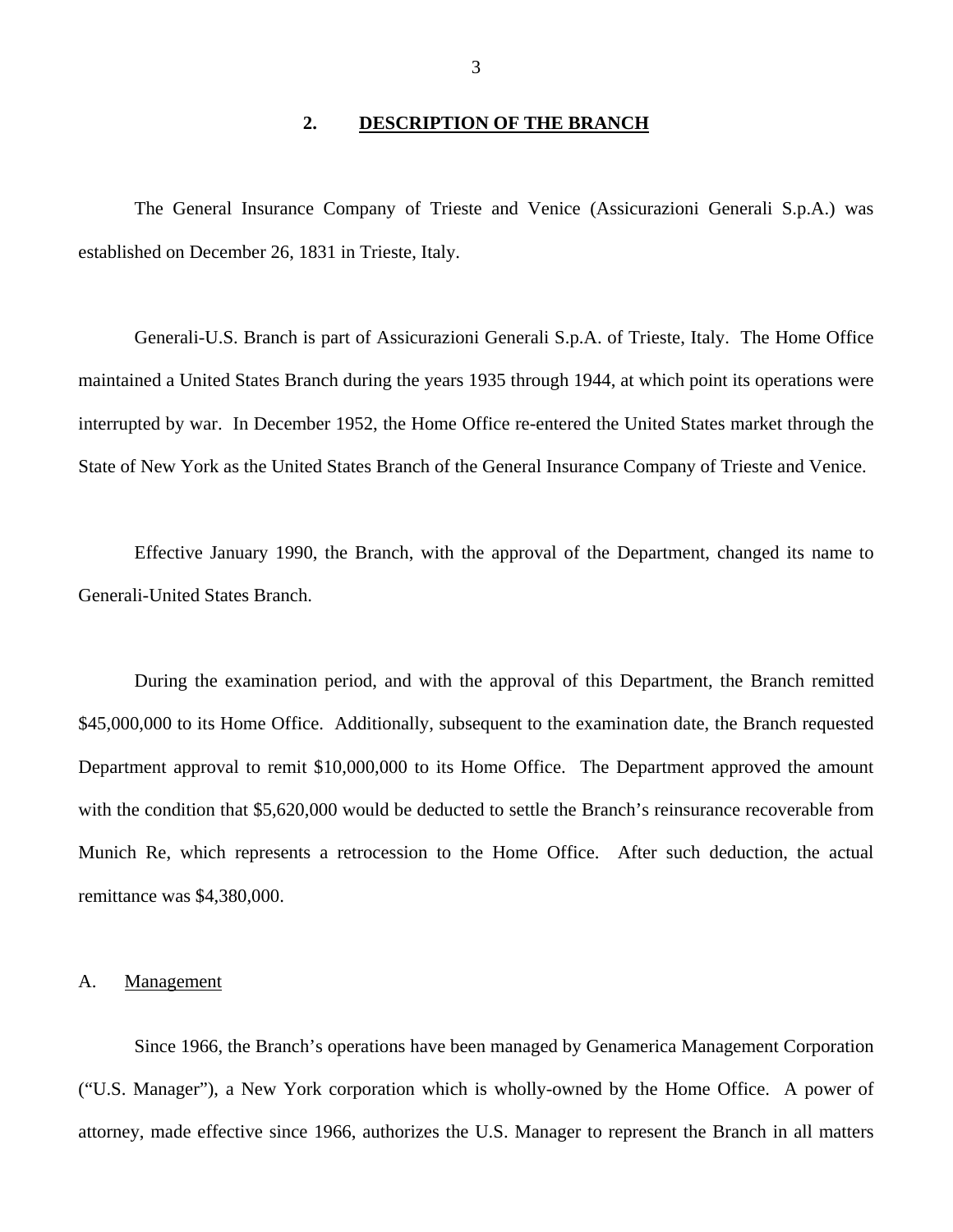relating to the operations of its business and affairs. The administration of Generali-U.S. Branch is under the direction of president and chief executive officer, Christopher J. Carnicelli, who assumed the title of chief executive officer effective January 1, 2000. Prior to holding this position, he was the Branch's senior vice president and general counsel.

As of December 31, 2002, the U.S. Manager's board of directors consisted of five members as follows:

| Name and Residence                 | <b>Principal Business Affiliation</b>                                                        |
|------------------------------------|----------------------------------------------------------------------------------------------|
| Giorgio Balzer                     | Chairman of the Board,                                                                       |
| Bernardsville, NJ                  | Genamerica Management Corporation                                                            |
| Christopher J. Carnicelli          | President and Chief Executive Officer,                                                       |
| Scarsdale, NY                      | Generali-U.S. Branch                                                                         |
| Alessandro Corsi                   | Actuary,                                                                                     |
| Trieste, Italy                     | Generali-Italy                                                                               |
| David Gates                        | General Counsel and Secretary,                                                               |
| Olathe, KS                         | Businessman's Assurance Corporation                                                          |
| <b>Edward Ritter</b><br>Olathe, KS | Senior Vice President and Chief Financial<br>Officer,<br>Businessman's Assurance Corporation |

The principal officers of the Branch were as follows:

Name

Title

Christopher J. Carnicelli John Martini Tomasito A. Lazaro Angela Mastroserio

President and Chief Executive Officer Chief Financial Officer Vice President and Treasurer Senior Vice President and Secretary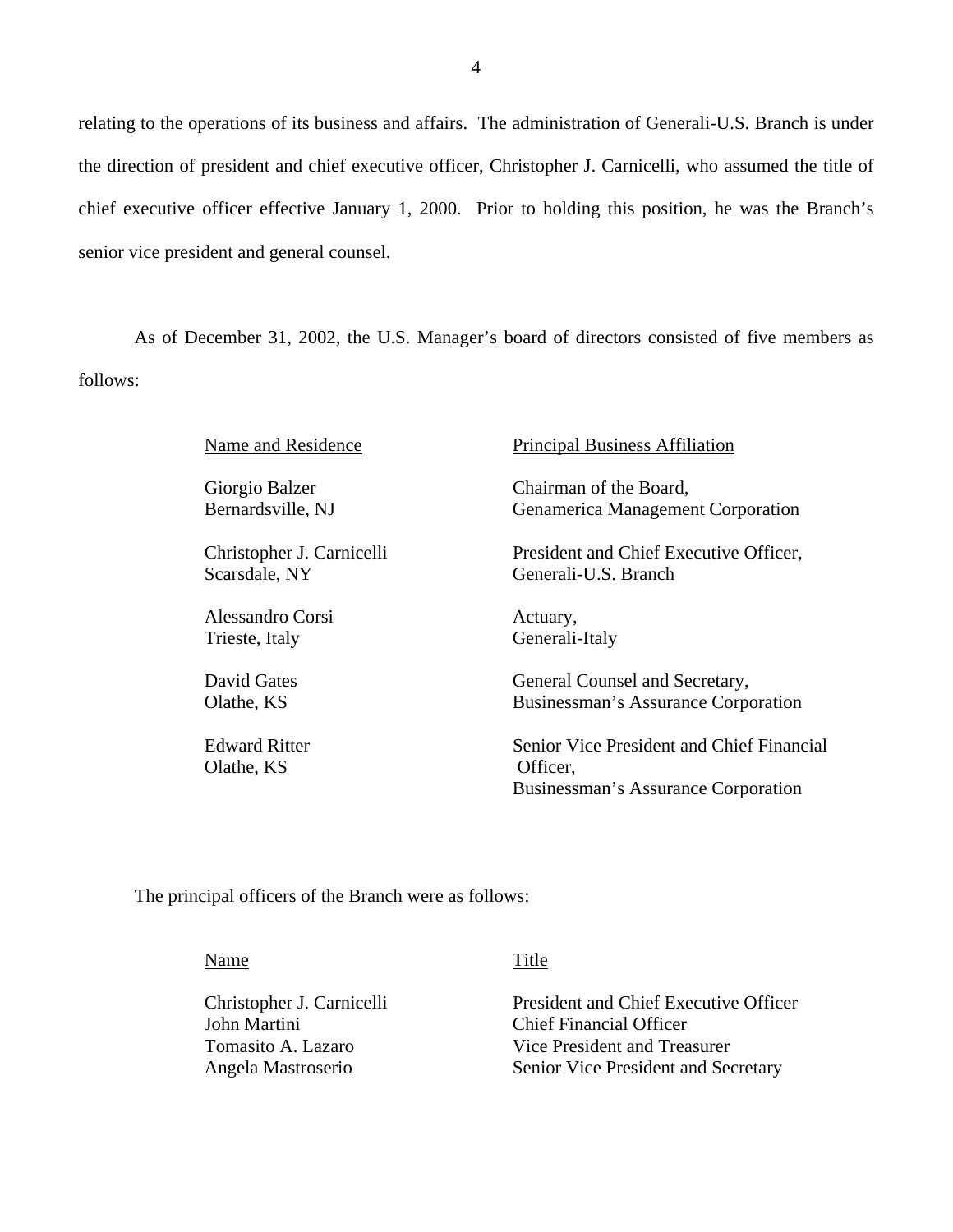Pursuant to the provisions of Section 1315 of the New York Insurance Law, an alien insurer is required to maintain in the United States trusteed assets for the security of all its policyholders and creditors within the United States and to appoint a trustee of such assets. Under the terms of a deed of trust dated September 26, 1996, the Branch designated the Bank of New York as its United States trustee. The deed provides that legal title to the trusteed assets shall be vested in the trustee and authorizes the trustee to sell or collect any security or property and to invest and reinvest the proceeds thereof upon written direction of the manager.

The Bank of New York is also the custodian of the securities required on deposit with the Superintendent pursuant to Section 1314 of the New York Insurance Law.

### B. Territory and Plan of Operation

As of December 31, 2002, Generali-U.S. Branch was authorized to write business in the District of Columbia, and all the states of the United States except Hawaii, Massachusetts, Rhode Island and Vermont.

The following schedule shows the Branch's direct premiums written in New York State and countrywide during the period under examination:

### DIRECT PREMIUMS WRITTEN

|               |                |                            | Premiums Written in<br>New York State as a<br>Percentage of |
|---------------|----------------|----------------------------|-------------------------------------------------------------|
| Calendar Year | New York State | <b>Total United States</b> | <b>United States Premiums</b>                               |
| 1998          | \$2,240,936    | \$119,596,293              | 1.9%                                                        |
| 1999          | \$3,121,939    | \$107,891,402              | 2.9%                                                        |
| 2000          | \$2,236,209    | \$72,455,684               | 3.1%                                                        |
| 2001          | 534,730        | \$13,454,519               | 4.0%                                                        |
| 2002          | \$<br>4,912    | 2,899,662                  | 0.2%                                                        |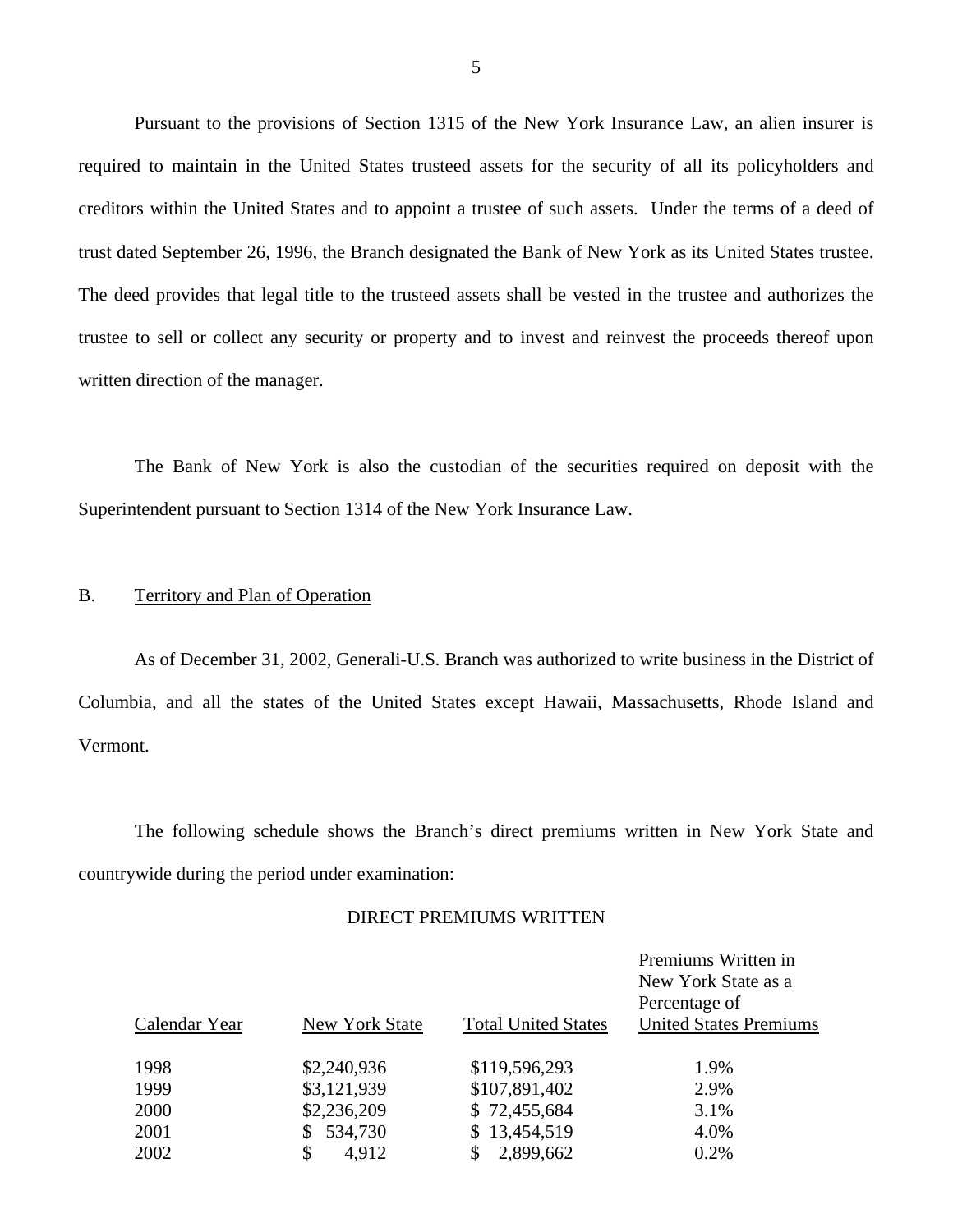As of the examination date, the Company was authorized to transact the kinds of insurance as defined in the following numbered paragraphs of Section 1113(a) of the New York Insurance Law:

| Paragraph      | Kind of Insurance                              |
|----------------|------------------------------------------------|
| 3              | Accident and health                            |
| $\overline{4}$ | Fire                                           |
| 5              | Miscellaneous property damage                  |
| 6              | Water damage                                   |
| 7              | Burglary and theft                             |
| 8              | Glass                                          |
| 9              | Boiler and machinery                           |
| 10             | Elevator                                       |
| 11             | Animal                                         |
| 12             | Collision                                      |
| 13             | Personal injury liability                      |
| 14             | Property damage liability                      |
| 15             | Workers' compensation and employers' liability |
| 16             | Fidelity and surety                            |
| 17             | Credit                                         |
| 19             | Motor vehicle and aircraft physical damage     |
| 20             | Marine and inland marine                       |
| 21             | Marine protection and indemnity                |

In addition, the Branch is authorized to write special risk insurance pursuant to Article 63 of the New York Insurance Law. The Branch is also empowered to transact such workers' compensation insurance as may be incident to coverages contemplated under paragraphs 20 and 21 of Section 1113(a) of the New York Insurance Law, including insurances described in the Longshoremen's and Harbor Workers' Compensation Act (Public Law No. 803, 69<sup>th</sup> Congress as amended; 33 USC Section 901 et seq. as amended).

Based upon the kinds of insurance for which the Branch is licensed, and the Company's current capital structure, and pursuant to the requirements of Articles 13 and 41 of the New York Insurance Law, the Branch is required to maintain a minimum surplus to policyholders in the amount of \$4,400,000.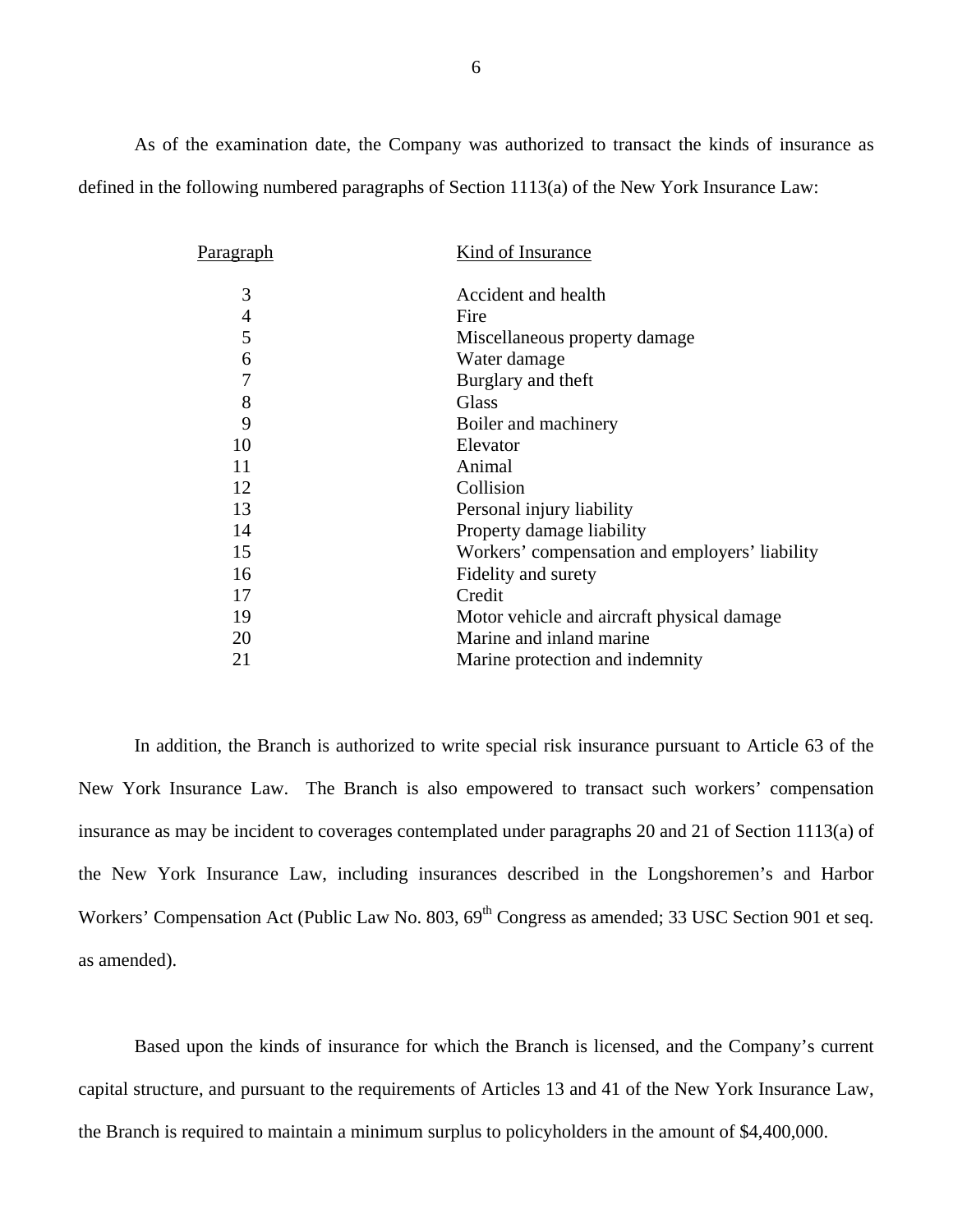<span id="page-8-0"></span>Effective September 30, 2000, the Branch entered into full run-off status. Prior to that, the Branch's primary business was produced through several managing general agents ("MGAs"). It has since ceased writing new business and has terminated all but one of its managing general agent contracts. The MGA remaining services the renewal business of the non-standard automobile policies written in California, which the Branch is required to renew by law.

## C. Reinsurance

#### Assumed

The Branch assumed reinsurance business mainly to complement its primary business prior to its run-off date of September 2000. The Branch assumed a relatively minor volume of business as compared to its direct writings.

#### **Ceded**

The Schedule F data contained in the Branch's annual statements filed for the years within the examination period was found to accurately reflect the reinsurance transactions. The examiner noted some exceptions in the Branch's ceded reinsurance balances payable and reinsurance recoverable on paid losses and loss adjustment expenses, which are described in the accounts and records section of this report.

During 2000, the Branch cancelled all of its ceded reinsurance contracts when it entered runoff status. Nevertheless, the examiner reviewed the ceded reinsurance contracts in effect prior to the runoff date, and all agreements contained the required insolvency clause meeting the requirements of Section 1308 of the New York Insurance Law.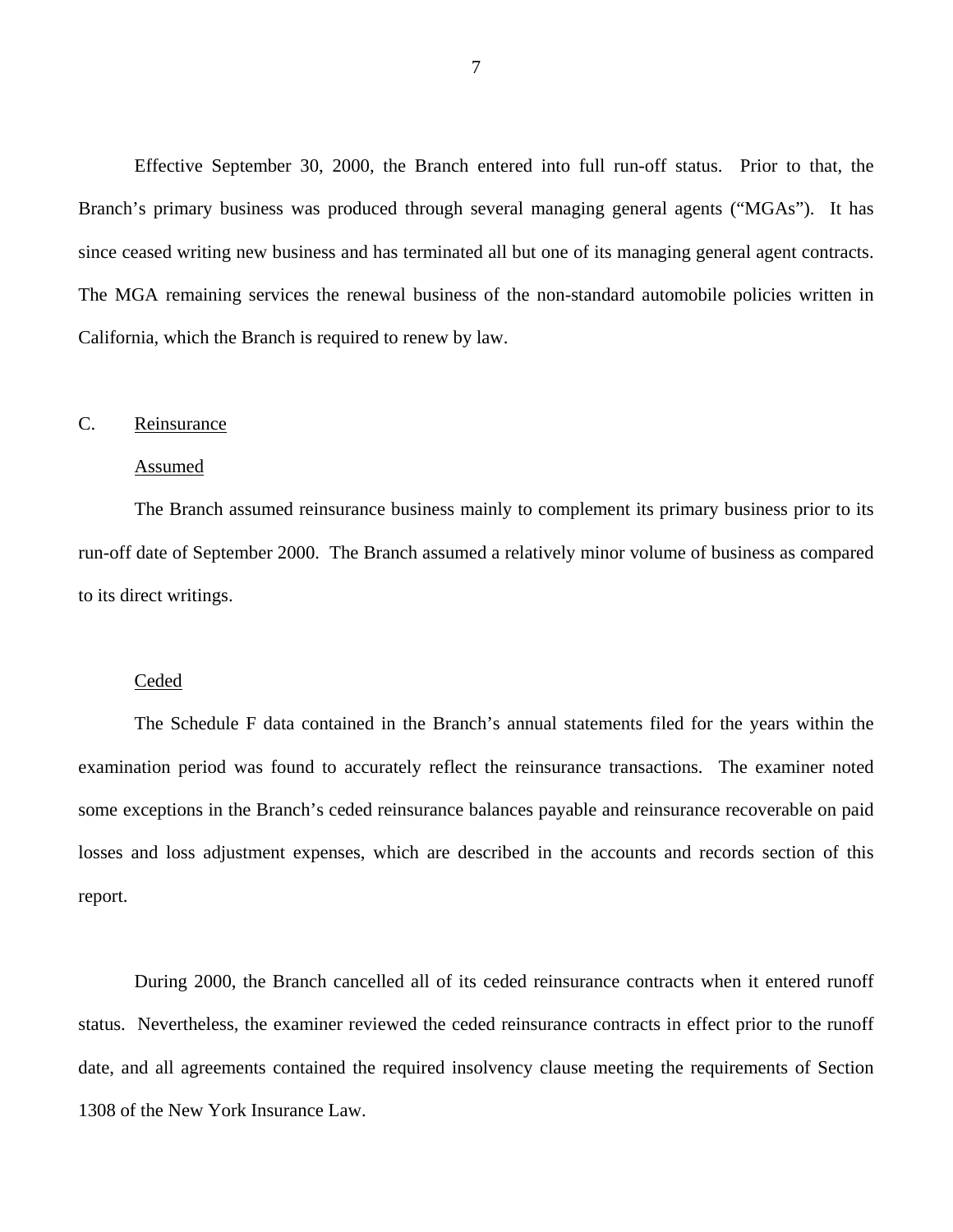The following reinsurance program depicts all the contracts that cover individually the business of each managing general agent (MGA) prior to the Branch entering runoff:

| <b>Type of Treaty</b>                                                                       | Cession                                                                                                      |
|---------------------------------------------------------------------------------------------|--------------------------------------------------------------------------------------------------------------|
| <b>Arrowhead General Agency</b>                                                             |                                                                                                              |
| <b>Commercial Auto Excess of Loss</b><br>100% authorized                                    | $$1,750,000$ excess of $$250,000$ per risk/occurrence<br>policies not exceeding policy limit of \$1,000,000. |
| <b>Anchor Managing General Agency</b>                                                       |                                                                                                              |
| <b>Property Quota Share</b><br>100% Authorized                                              | 50% of \$1,000,000 per risk/occurrence.                                                                      |
| <b>Casualty Quota Share</b><br>100% Authorized                                              | 50% of \$1,000,000 per risk/occurrence.                                                                      |
| <b>Property Excess of Loss</b><br>100% Authorized                                           | \$3,000,000 excess of \$1,000,000 per risk/occurrence<br>not to exceed \$9,000,000 per risk/occurrence.      |
| <b>Casualty Excess of Loss</b><br>100% Authorized                                           | \$1,000,000 excess of \$1,000,000 per risk/occurrence.                                                       |
| Umbrella Quota Share<br>100% Authorized                                                     | 90% of the first \$1,000,000, and 100% of the next<br>\$4,000,000 limited to a maximum of \$5,000,000.       |
| <u>Concorde</u>                                                                             |                                                                                                              |
| <b>Casualty Excess of Loss</b><br>100% Authorized                                           | \$1,500,000 excess of \$5,000,000 per risk/occurrence.                                                       |
| <b>Dobson Marine</b>                                                                        |                                                                                                              |
| <b>Marine Hull Excess</b><br>4-layers<br>100% Authorized                                    | \$4,750,000 excess of \$3,750,000 per risk/occurrence.                                                       |
| <b>Excess of Loss Underlying Program</b><br>3-Layers<br>10 % Authorized<br>90% Unauthorized | \$600,000 excess of \$250,000 per risk/occurrence.<br>subject to exhaustion of limits and<br>reinstatements  |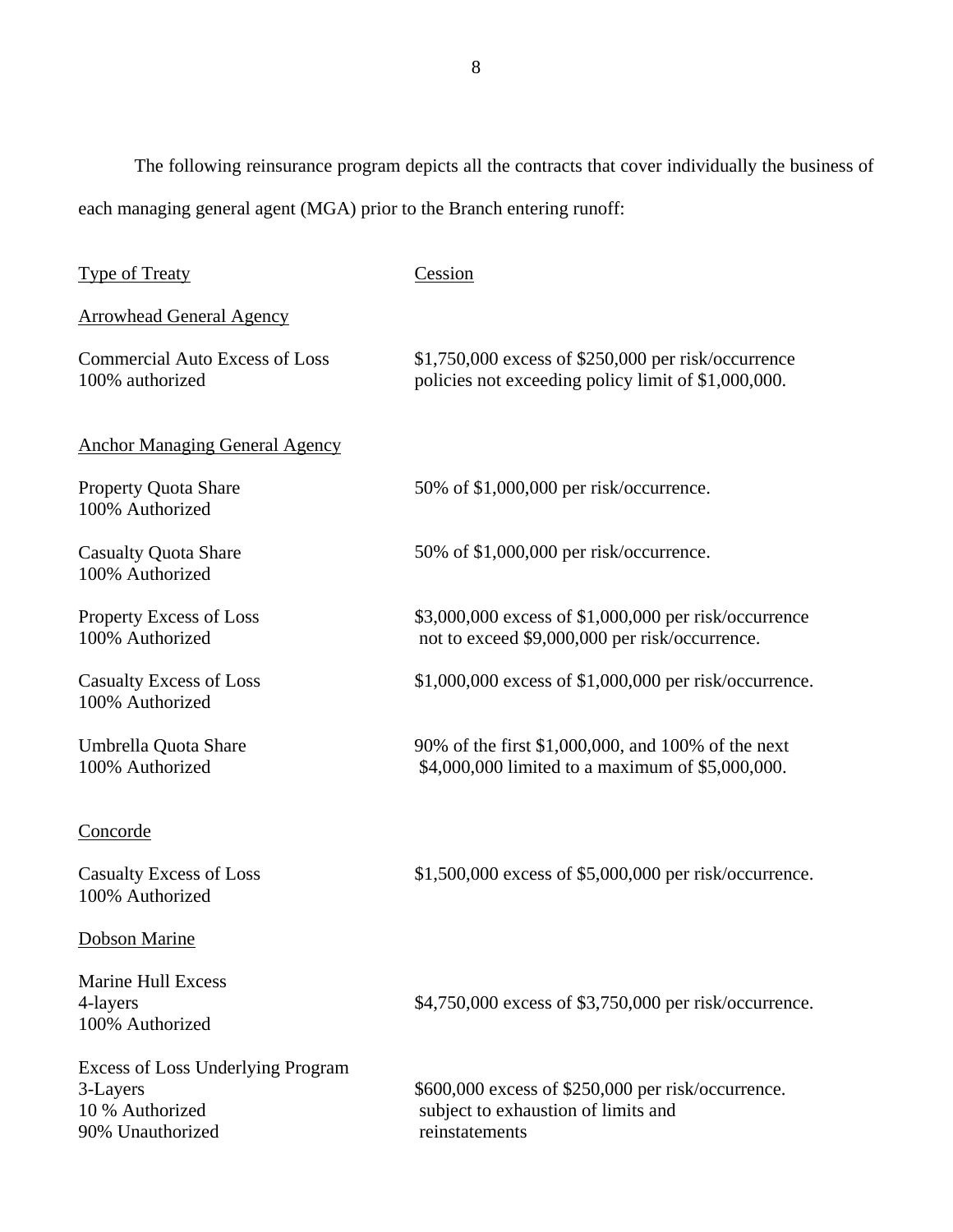## Type of Treaty Cession

### International Excess (IETM)

Authorized 44.00% Unauthorized 56.00%

### The Insurance Link

Authorized 50.00% Unauthorized 50.00%

## Johnson and Johnson

Authorized 50.00% Unauthorized 50.00%

#### Vision Insurance Group

Authorized 75.00% Unauthorized 25.00%

Unauthorized 86.00%

#### Other Reinsurance

Casualty Excess of Loss  $$1,350,000$  excess of \$500,000 per risk/occurrence.

Casualty Excess of Loss  $$1,500,000$  excess of \$500,000 per risk/occurrence.

Casualty Excess of Loss \$1,500,000 excess of \$500,000 per risk/occurrence.

Auto Quota Shares 75% quota share per risk/occurrence.

Auto Excess of Loss \$100,000/\$300,000/\$100,000 excess of Authorized 14.00% \$25,000/50,000/25,000 per risk/occurrence.

Aggregate Stop Loss Limit of 75% of net earned premium income Unauthorized 100% during the calendar year.

> Limit of \$2,000,000 of additional losses incurred in calendar year 1999 on loss reserves held at 1998 year-end, excluding "Bennett" losses incurred.

Limit of \$75,000,000 of additional losses incurred in calendar year 1999 on loss reserves held at 1998 year-end, with respect to "Bennett" losses incurred.

Limit of \$58,575,578 for cancelled business at 1985 year-end and prior.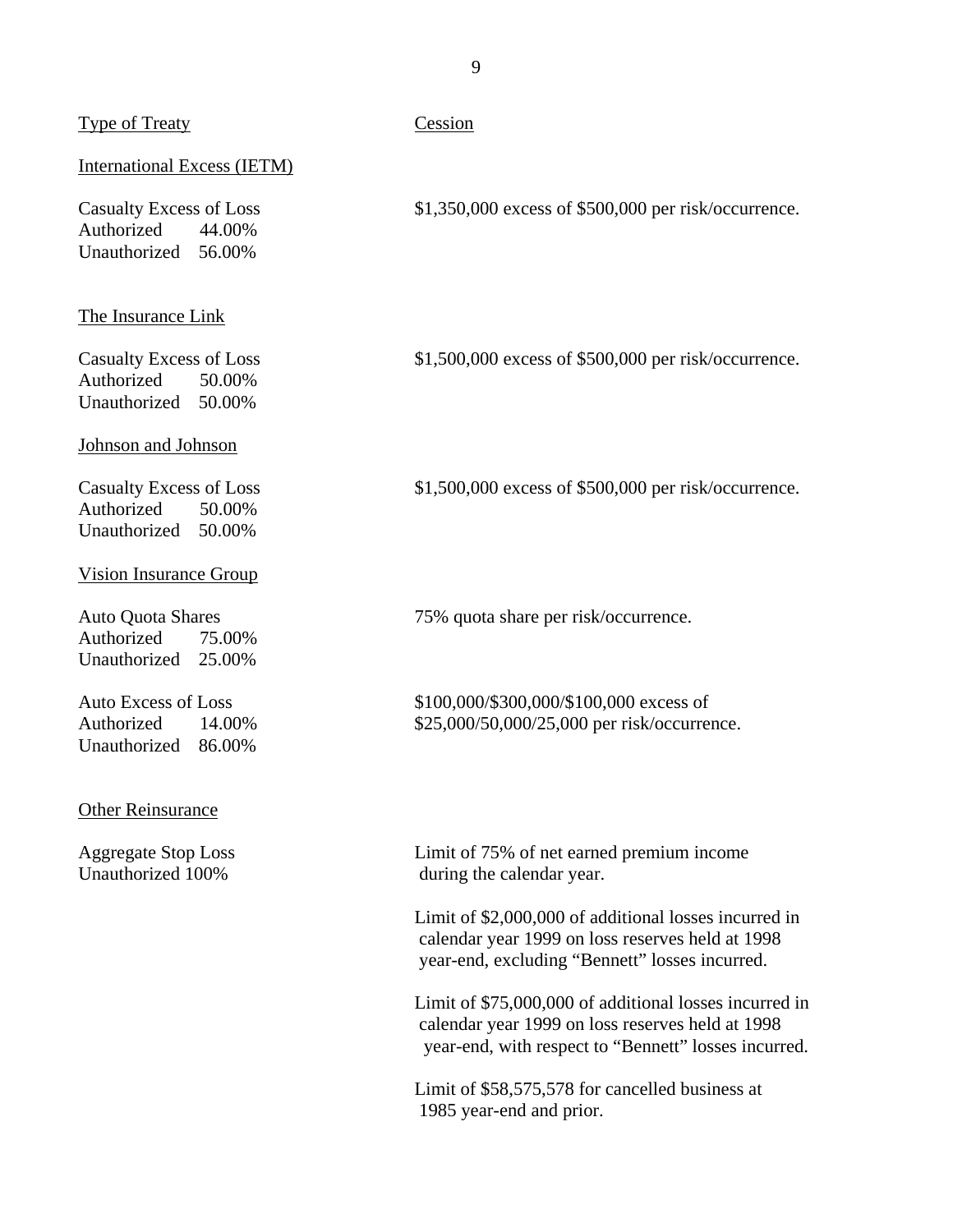In addition, the Branch had some automatic facultative agreements, which provided property, commercial umbrella, liquor liability and equipment breakdown coverage for four of its managing general agents. These contracts were cancelled when the Branch entered into a runoff mode.

In 1996, the Branch was named a defendant in litigation involving eleven insurance policies issued to the Bennett Funding Group, Inc. ("Bennett") and its affiliate, Resort Funding Inc., with the effective dates of the policies dating from 1990 to 1993. Bennett and several of its affiliates filed for Chapter XI bankruptcy. After the bankruptcy filing, the trustee in the Chapter XI proceedings of Bennett sued the Branch seeking insurance proceeds. Subsequently, certain creditors, who were loss payees under the insurance policies, asserted cross claims against the Branch seeking proceeds from the insurance policies as well.

In 2000, the Branch executed final settlement agreements with substantially all the plaintiffs in the Bennett Funding litigation. The Branch paid approximately \$127,000,000 according to the terms of agreements. The losses were fully reinsured under a stop loss agreement that was ultimately retroceded to the Home Office.

As of the examination date, the Branch's management stated that it still has approximately \$350,000 in potential outstanding liability on the case. This reserve relates to legal fees that may still be incurred and one outstanding suit initiated by a local bank that was not part of the prior class action suit against the Branch. It has estimated that its settlement with such bank should not exceed \$40,000.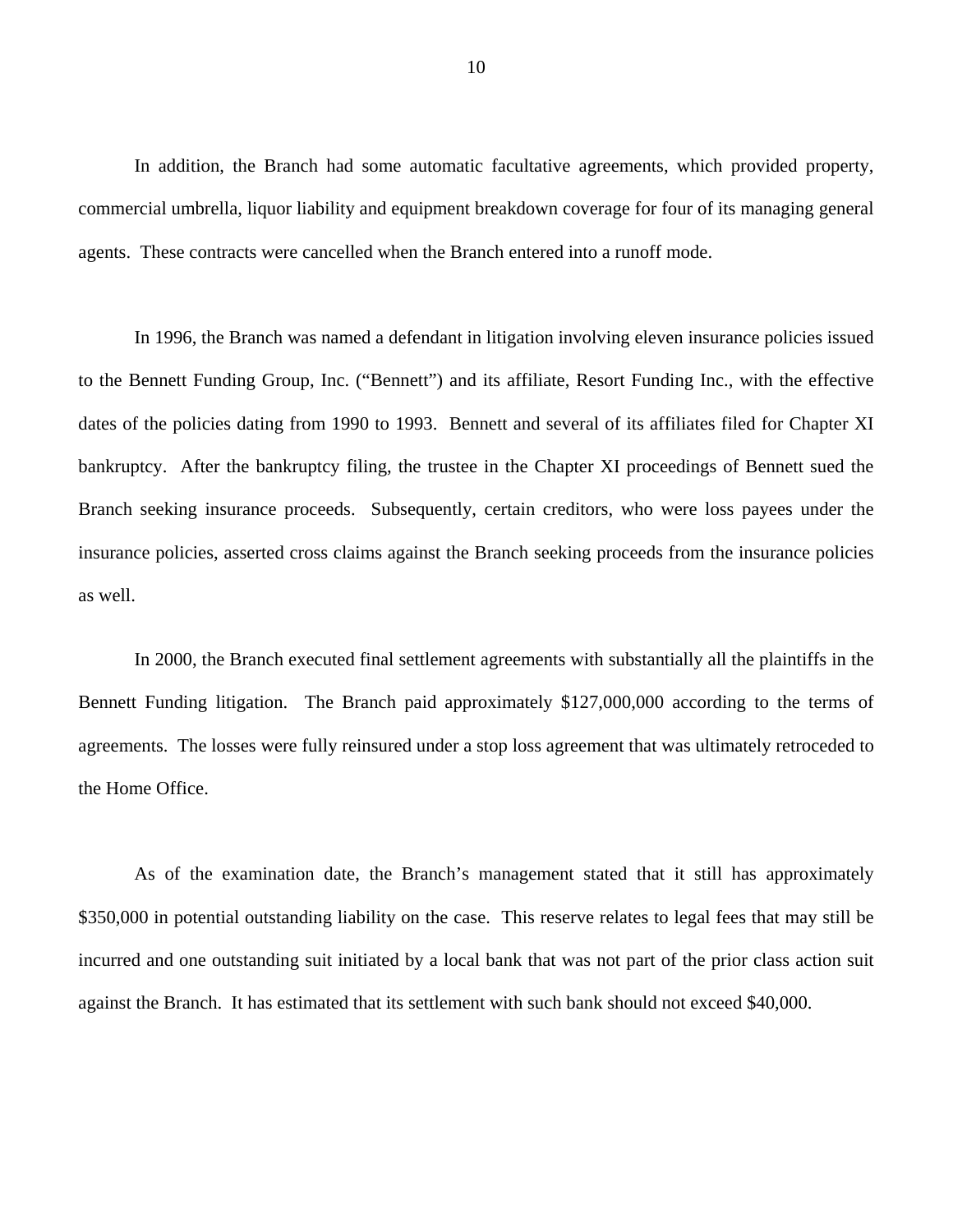## <span id="page-12-0"></span>D. Holding Company System

Pursuant to Section 1502 of the New York Insurance Law, the Branch is exempted from holding company filing. However, the Branch owns 100% of the stock of Generali Underwriters, a New York corporation organized in 1986 to act as a managing general agent and produce insurance business for the Branch. In 1994, Generali Underwriters ceased its operations, and it is currently inactive.

The Home Office is affiliated with the following companies in the United States:

- BMA Financial Services Inc., a financial service company based in Kansas.
- Europ Assistance US Holding, a subsidiary of Europ Assistance Inc., a French company which provides employee benefits and other services through a network of providers.
- Europ Assistance International Inc., Los Angeles, California, handles employee benefits and other services for companies in situations where coverage is not only needed in United States, but rather all over the world.
- Global Travel, Los Angeles, California, acts as a travel agent for European companies with employees traveling in the United States.
- General Securities Corporation of North America, New York, a shell holding company currently inactive.
- Genamerica Management Corporation, New York, conducts and carries on the daily operations of the Branch.
- Jones and Babson Inc., Kansas City, a mutual fund house which was formerly owned by BMA of Kansas City.
- Prime USA Inc., New York, holds Assicurazioni Generali shares of a joint mutual fund venture with Lipper and Company.
- Transocean Holding Corporation, New York, manages various assets owned by Assicurazioni Generali S.p.A.
- Worldwide Assistance Services Inc., Washington, D.C., provides auxiliary services to members of the Assicurazioni Generali S.p.A. group of companies.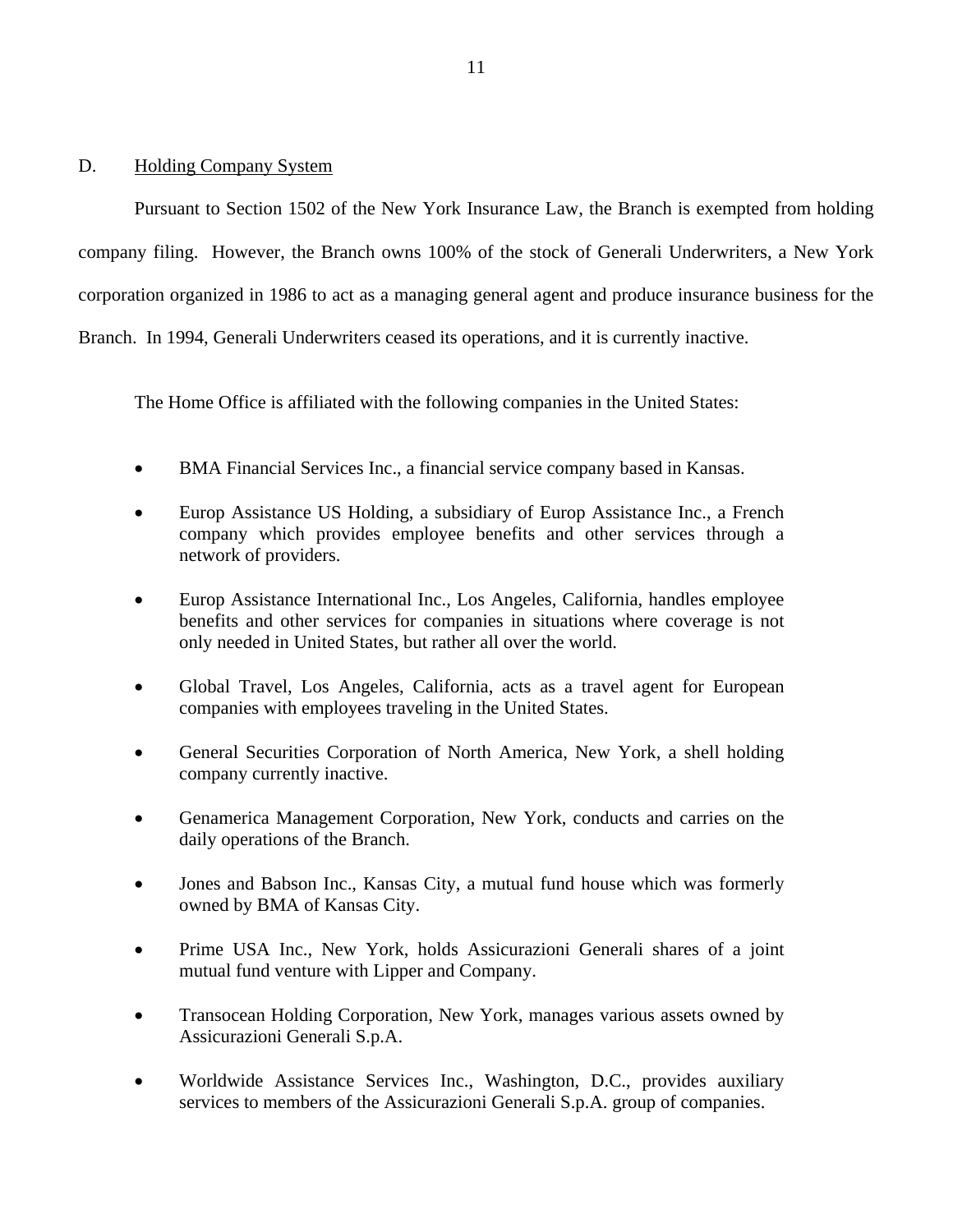<span id="page-13-0"></span>As of the examination date, the Branch was a party to the following agreements with affiliated entities:

## 1. Management Service Agreement with Genamerica Management Corporation

The Branch is a party to a management service agreement with Genamerica Management Corporation ("Manager"), an affiliate, which manages the operation of the Branch. The agreement does not address the Manager's compensation. However, the Manager indicated that it received no compensation for its services. It is recommended that the Branch revise this service agreement to state the compensation, if any, that may be payable to its Manager.

## 2. Expense Sharing and Reimbursement Agreement with Transocean Holding Corporation, Assicurazioni Generali, United States Representative, and Generali Underwriters.

The Branch shares certain expenses with its affiliates. Although the Branch has established procedures for the allocation of joint expenses, it does not have a formal, written expense sharing agreement. It is recommended that the Branch formalize a cost sharing agreement setting forth provisions that would serve as guidelines to properly allocate, reimburse, and settle the cost of shared expenses among the participating parties. The allocation method for shared expenses should be consistent with the provisions of Department Regulation 30.

## E. Abandoned Property Law

The Branch did not file abandoned property reports with the New York State Comptroller for 2000 through 2002, as required by Sections 1315 and 1316 of the New York Abandoned Property Law, which mandates such reports be submitted by April  $1<sup>st</sup>$  each year. It is recommended that the Branch comply with the requirements of the New York Abandoned Property Law.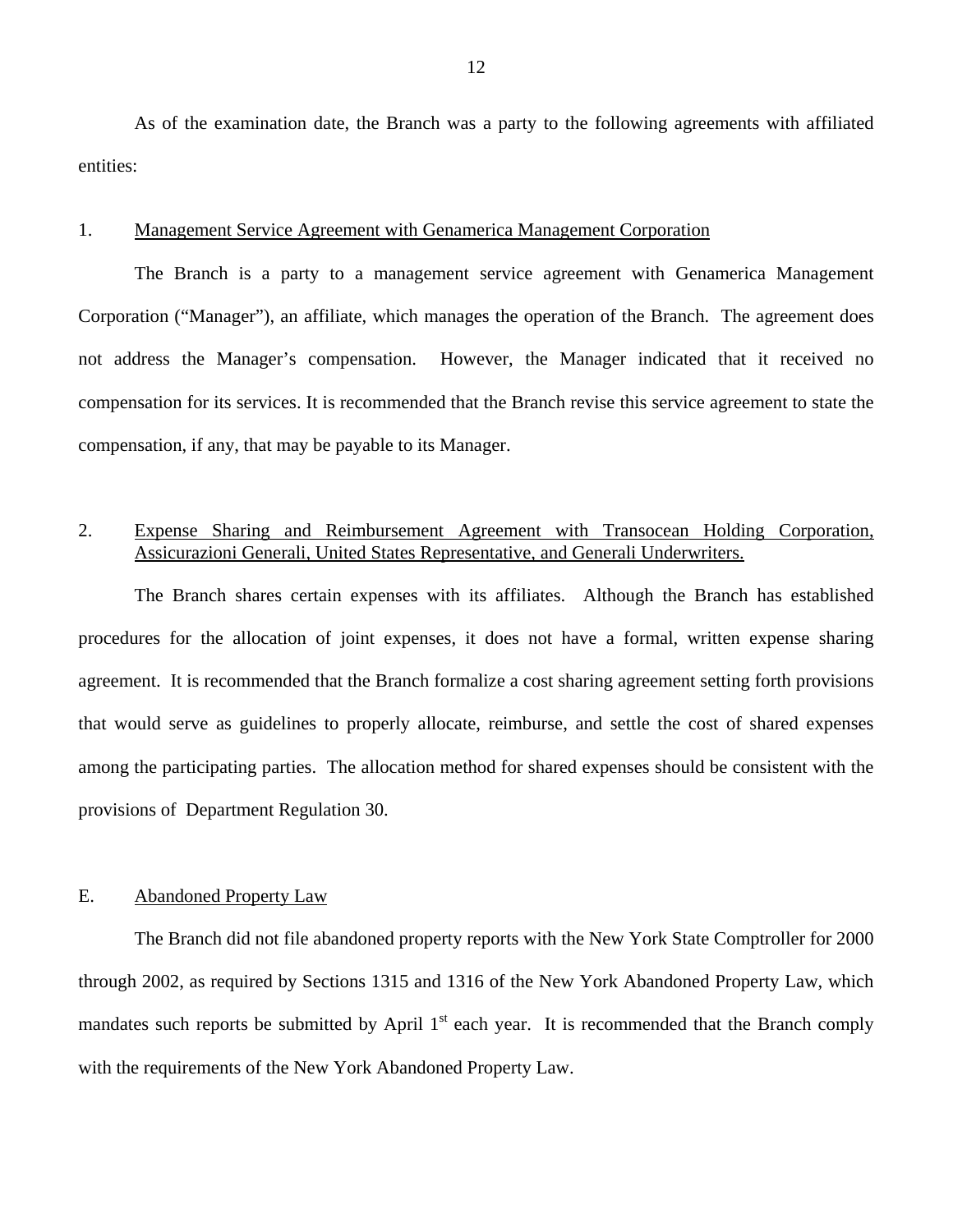## <span id="page-14-0"></span>F. Accounts and Records

During the examination of the Branch's accounts and records, some deficiencies were noted in the manner in which the Branch accounted for transactions it recorded in certain general ledger accounts and the details are as follows:

## Agents' Balances in Course of Collection, Drafts Outstanding, Reinsurance Recoverable on Losses and Loss Adjustment Expenses and Ceded Reinsurance Balances Payable

During the examination of the captioned account, it was noted that the amounts reported in the annual statement for the above accounts did not reflect the actual balances in the general ledger accounts. The amount reported in the agents' balances account was a mixture of some of the above transactions, which created a problem for the Branch to reconcile. The examiner reviewed a sample of the transactions reported in the accounts, and no material exceptions were noted.

Nevertheless, the Branch has the responsibility of ensuring that balances reported in its financial statements directly reconcile to the general ledger. Therefore, it is recommended that the Branch ensure that the recorded transactions in its general ledger accounts reconcile to its filed financial statements.

The misallocation of these items had no affect on the Branch's surplus to policyholders.

## G. Disaster Recovery Plan

While the Branch has taken steps to develop a disaster recovery plan, it has not yet formalized a written plan that would outline procedures to follow in order to restore processing systems in the event of a disastrous occurrence. Such plan is necessary in order for the Branch to respond effectively to an incident that may disrupt normal business activities and system processing. Therefore, it is recommended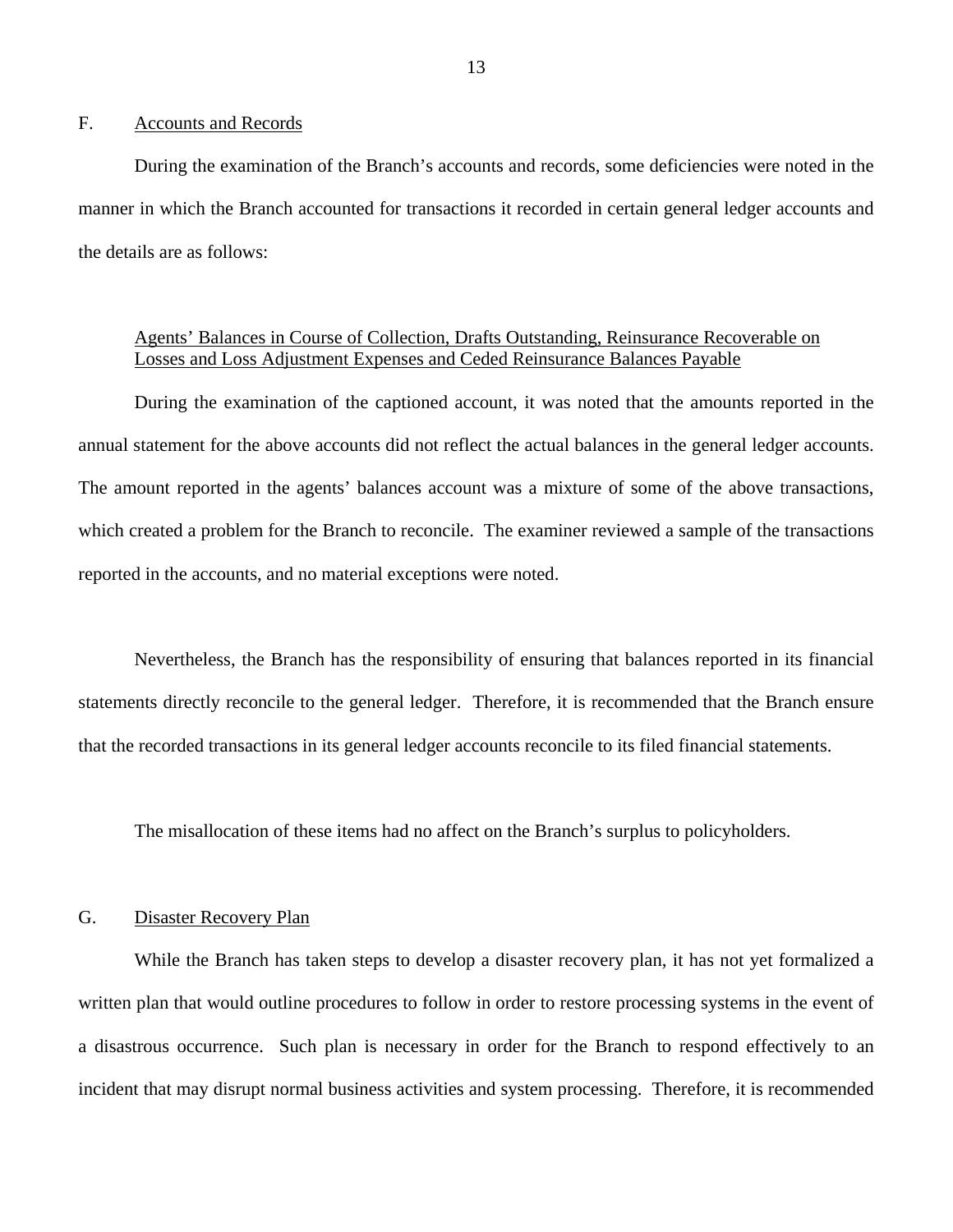that the Branch finalize a written disaster recovery plan and perform periodic testing to ensure that formulated procedures will operate as intended.

H. Significant Operating Ratios

The following ratios have been computed as of December 31, 2002, based upon the results of this examination:

| Net premiums written in 2002 to Surplus as regards policyholders                               | .10:1  |
|------------------------------------------------------------------------------------------------|--------|
| Liabilities to liquid assets (cash and invested assets less investments in affiliates)         | 64.99% |
| Premiums in course of collection to Surplus as regards policyholders                           | 2.95%  |
| All of the above ratios fall within the benchmark ranges set forth in the Insurance Regulatory |        |
| Information System of the National Association of Insurance Commissioners.                     |        |

The underwriting ratios presented below are on an earned/incurred basis and encompass the five year period covered by this examination:

|                                              | Amounts       | Ratios  |
|----------------------------------------------|---------------|---------|
| Losses and loss adjustment expenses incurred | \$300,423,396 | 91.20%  |
| Other underwriting expenses incurred         | 102,050,730   | 30.98   |
| Net underwriting loss                        | (73,044,482)  | (22.17) |
| Premiums earned                              | \$329,429,644 | 100.00% |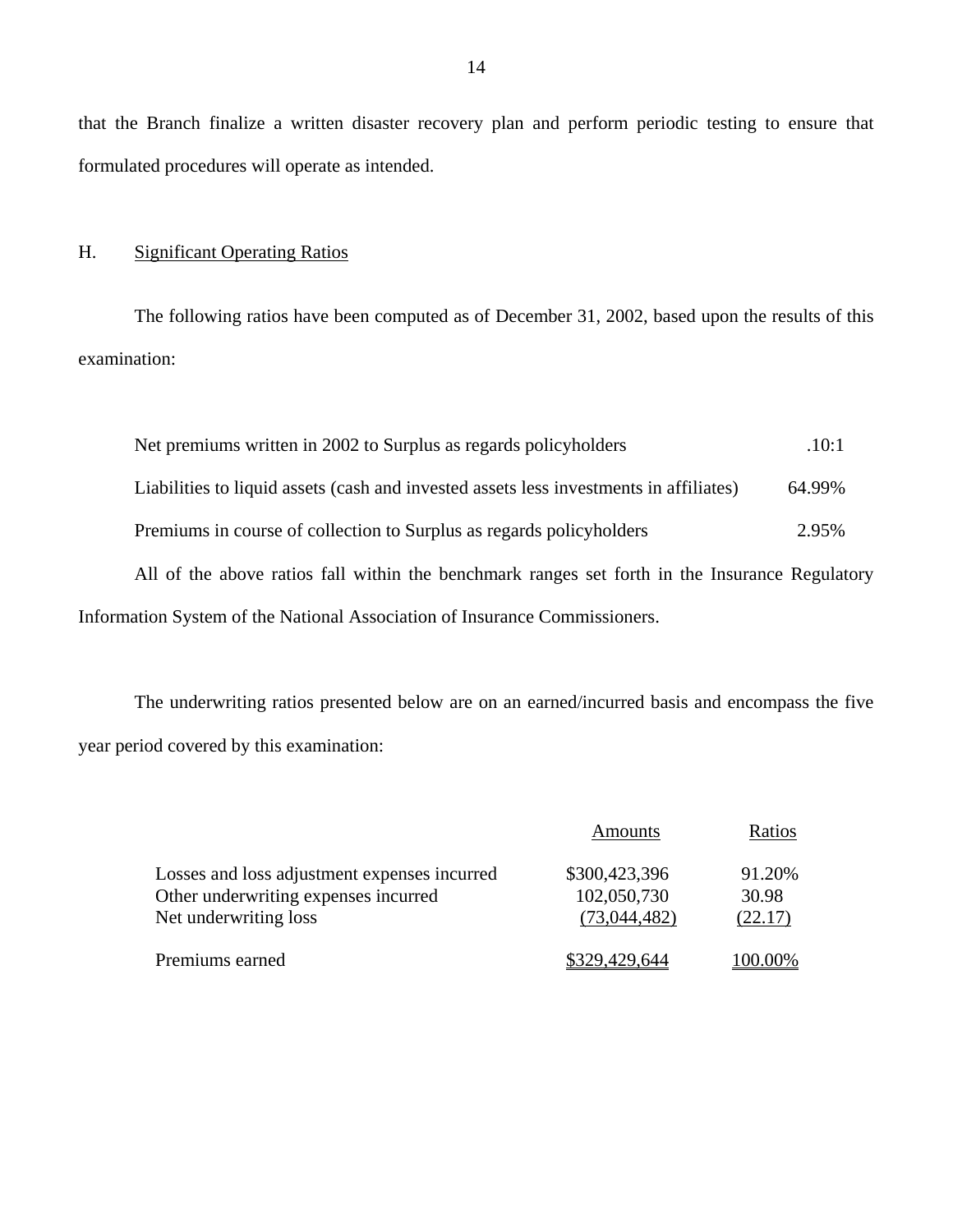## **3. FINANCIAL STATEMENTS**

## A. Balance Sheet

The following shows the assets, liabilities and surplus as regards policyholders as determined by this examination and as reported by the Branch as of December 31, 2002:

|                                                          | Examination      |                        |                        | <b>Company</b>         |                                          |
|----------------------------------------------------------|------------------|------------------------|------------------------|------------------------|------------------------------------------|
| Assets                                                   | Ledger<br>Assets | Non-Admitted<br>Assets | Net-Admitted<br>Assets | Net-Admitted<br>Assets | <b>Surplus</b><br>Increase<br>(Decrease) |
| <b>Bonds</b>                                             | \$56,616,547     |                        | \$56,616,547           | \$56,616,547           |                                          |
| Short-term investments                                   | 44,893,645       |                        | 44,893,645             | 44,893,645             |                                          |
| Cash on hand and on deposit                              | 20,690,701       |                        | 20,690,701             | 20,690,701             |                                          |
| Other invested assets                                    | 1,320,400        |                        | 1,320,400              | 1,320,400              |                                          |
| Premiums and agents' balances                            |                  |                        |                        |                        |                                          |
| in course of collection                                  | 6,953,518        | \$5,527,000            | 1,426,518              | 1,426,518              |                                          |
| Funds held by or deposited                               |                  |                        |                        |                        |                                          |
| with reinsured companies                                 | 853,971          |                        | 853,971                | 853,971                |                                          |
| Reinsurance recoverable on<br>losses and loss adjustment |                  |                        |                        |                        |                                          |
| expenses                                                 | 13,312,123       | 2,219,000              | 11,093,123             |                        | 13,312,123 \$(2,219,000)                 |
| Electronic data processing                               |                  |                        |                        |                        |                                          |
| equipment                                                | 706,663          | 706,263                | 400                    | 400                    |                                          |
| Interest income due and                                  |                  |                        |                        |                        |                                          |
| accrued                                                  | 851,335          |                        | 851,335                | 851,335                |                                          |
| Receivables from parent,                                 |                  |                        |                        |                        |                                          |
| subsidiaries and affiliates                              | 599,789          |                        | 599,789                | 599,789                |                                          |
| Other assets non-admitted                                | 581,409          | 581,409                | 0                      | 0                      |                                          |
| Pensions                                                 | 9,674,868        | 9,674,868              | 0                      | $\boldsymbol{0}$       |                                          |
| Leasehold improvements                                   | 1,476,156        | 1,476,156              | $\boldsymbol{0}$       | $\overline{0}$         | $\theta$                                 |
| <b>Total Assets</b>                                      | \$158,531,125    | \$20,184,696           | \$138,346,429          |                        | $$140,565,429 \quad $(2,219,000)$        |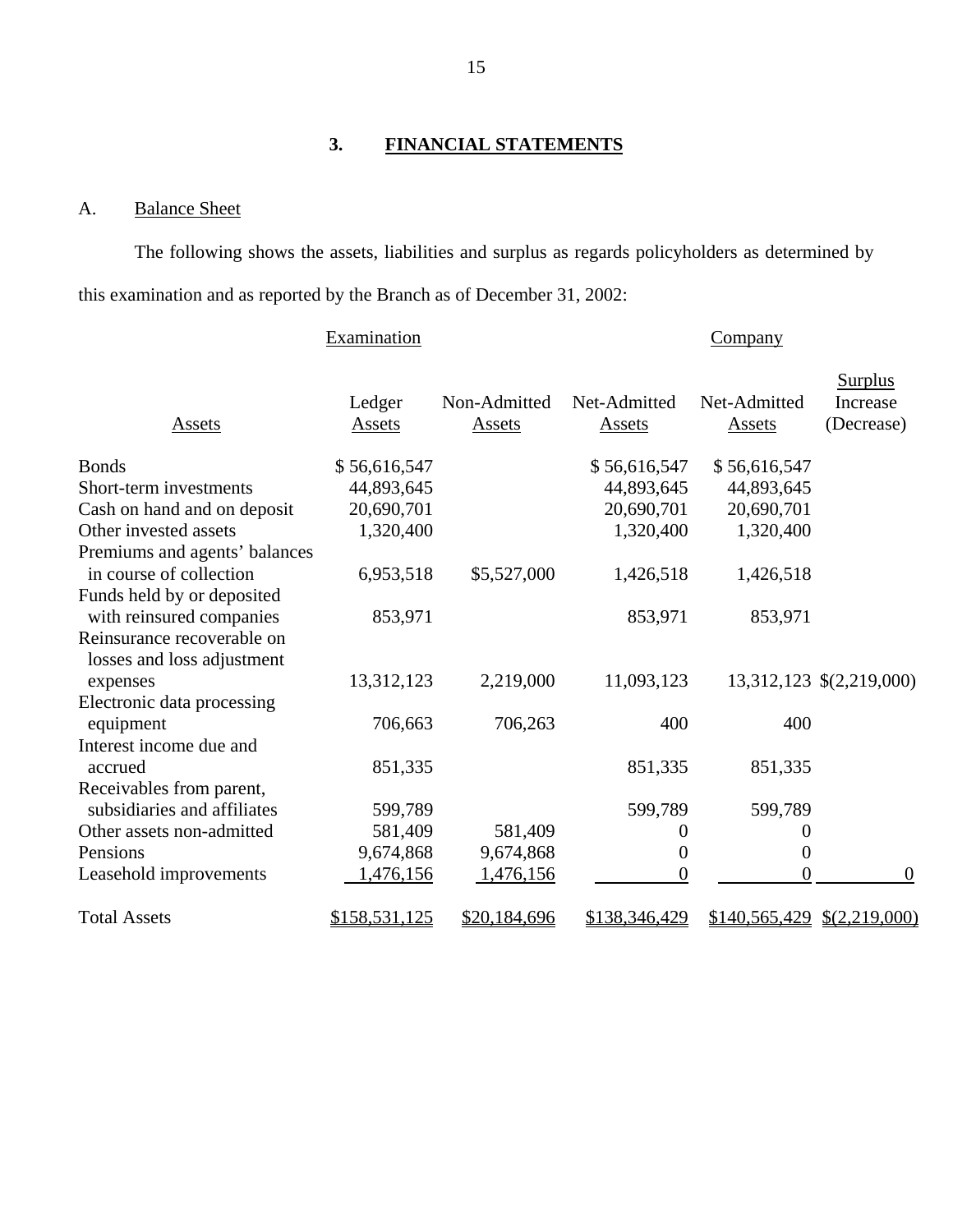| Liabilities                               | Examination   | <b>Company</b> | <b>Surplus</b><br>Increase<br>(Decrease) |
|-------------------------------------------|---------------|----------------|------------------------------------------|
| Losses and loss adjustment expenses       | \$81,747,441  | \$66,935,441   | \$(14,812,000)                           |
| Reinsurance payable on paid losses        |               |                |                                          |
| and loss adjustment expenses              | 1,310,001     | 1,310,001      |                                          |
| Commissions payable                       | (552,969)     | (552,969)      |                                          |
| Other expenses                            | 760,435       | 760,435        |                                          |
| Taxes, licenses and fees                  | 75,000        | 75,000         |                                          |
| Unearned premiums                         | 24,038        | 24,038         |                                          |
| Ceded reinsurance premiums payable        | 649,256       | 649,256        |                                          |
| Amounts withheld or retained              |               |                |                                          |
| company for account of others             | 51,966        | 51,966         |                                          |
| Provision for reinsurance                 | 13,753,714    | 15, 191, 714   | 1,438,000                                |
| Drafts outstanding                        | (7,550,622)   | (7,550,622)    |                                          |
| Loss portfolio transfer                   | (352, 539)    | (352, 539)     |                                          |
| Total liabilities                         | \$89,915,721  | \$76,541,721   | \$(13,374,000)                           |
| <b>Surplus and Other Funds</b>            |               |                |                                          |
| Statutory deposit                         | \$500,000     | \$500,000      |                                          |
| Unassigned funds                          | 47,930,709    | 63,523,709     | \$(15,593,000)                           |
| Surplus as regards policyholders          | \$48,430,709  | \$64,023,709   | \$(15,593,000)                           |
| Total liabilities surplus and other funds | \$138,346,430 | \$140,565,430  |                                          |

NOTE: The Branch has never been audited by the Internal Revenue Service. The examiner is unaware of any potential exposure of the Branch to any tax assessment and no liability has been established herein relative to such contingency.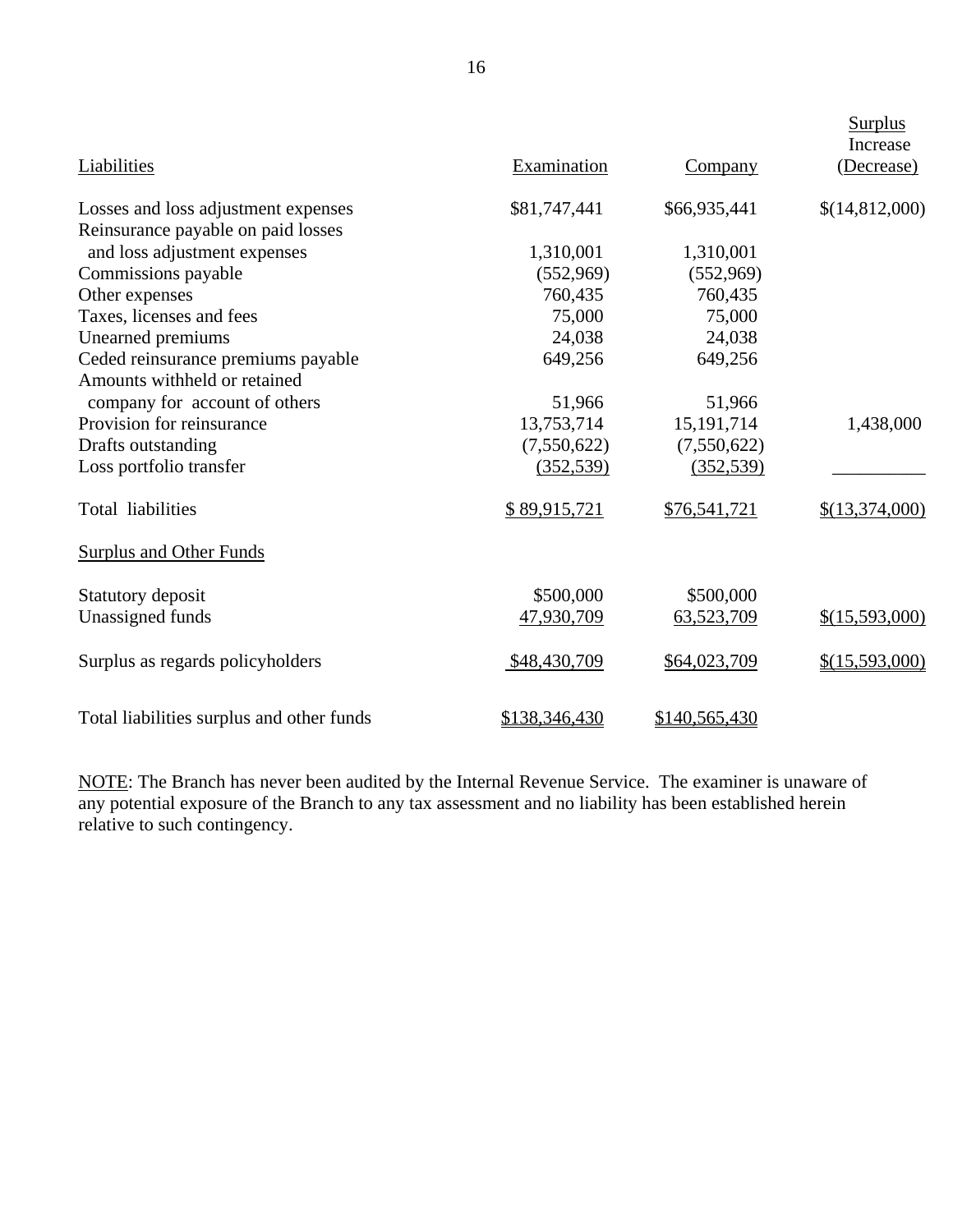## B. Underwriting and Investment Exhibit

Surplus as regards policyholders decreased \$78,285,114 during the five-year examination period

from January 1, 1998 through December 31, 2002 detailed as follows:

| <b>Underwriting Income</b>                                                                                            |                                          |                              |
|-----------------------------------------------------------------------------------------------------------------------|------------------------------------------|------------------------------|
| Premiums earned                                                                                                       |                                          | \$329,429,644                |
| Deductions:                                                                                                           |                                          |                              |
| Losses and loss adjustment expenses incurred<br>Other underwriting expenses incurred<br>Total underwriting deductions | \$300,423,396<br>102,050,730             | 402,474,126                  |
| Net underwriting gain or (loss)                                                                                       |                                          | \$(73,044,482)               |
| <b>Investment Income</b>                                                                                              |                                          |                              |
| Net investment income earned<br>Net realized capital gains                                                            | \$58,026,246<br>1,190,108                |                              |
| Net investment gain or (loss)                                                                                         |                                          | 59,216,354                   |
| Other Income                                                                                                          |                                          |                              |
| Net gain or (loss) from agents' balances<br>Loss portfolio transfer<br>Miscellaneous adjustments                      | \$(1,985,116)<br>8,679,347<br>(173, 168) |                              |
| Total other income                                                                                                    |                                          | 6,521,063                    |
| Net income before Federal and foreign income taxes<br>Federal and foreign income taxes incurred                       |                                          | \$(7,307,065)<br>(1,807,855) |
| Net income (loss)                                                                                                     |                                          | \$(5,499,210)                |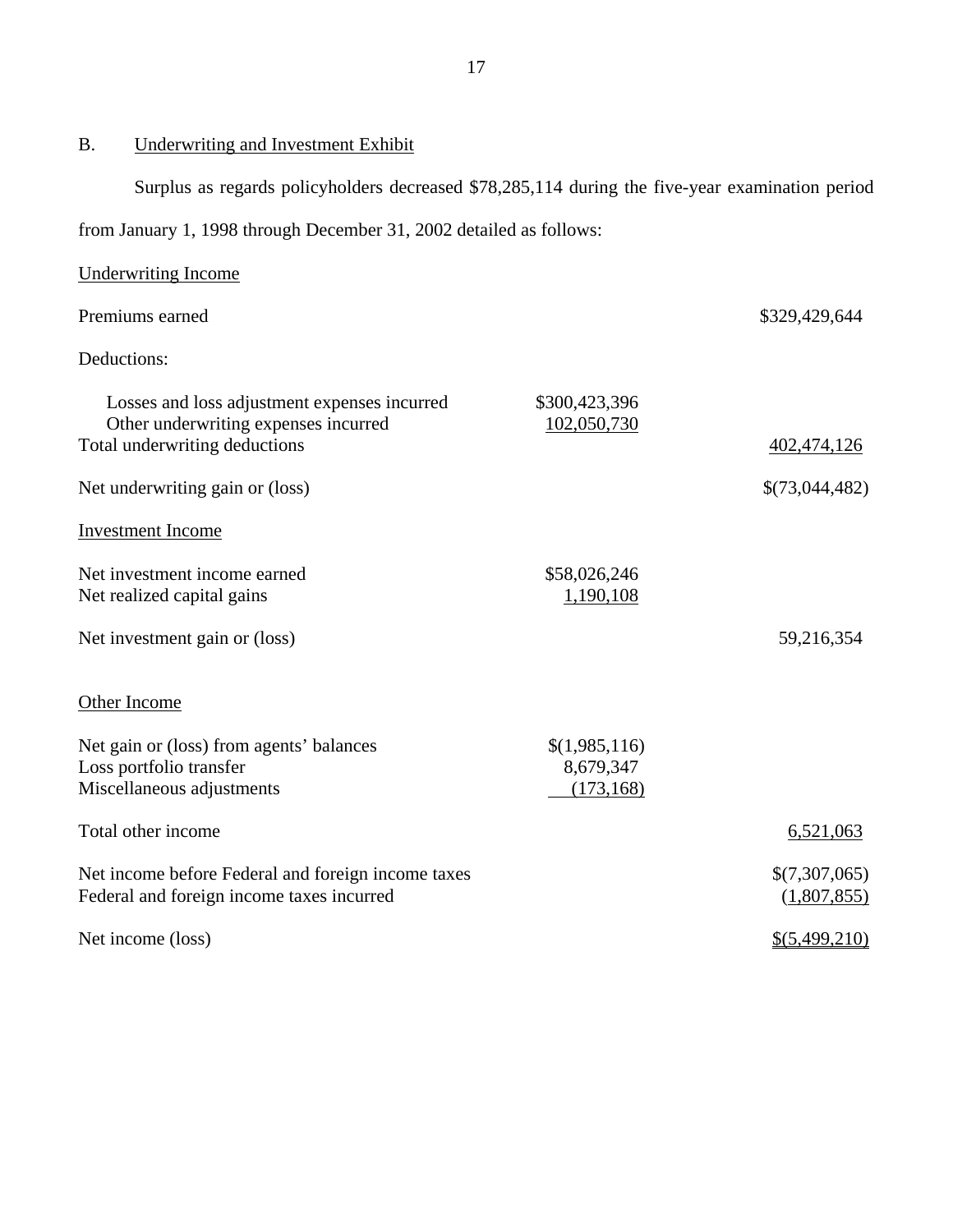## Capital and Surplus Account

Surplus as regards policyholders, December 31, 1997,

| per report on examination                                                         |                     |                      | \$126,715,823  |
|-----------------------------------------------------------------------------------|---------------------|----------------------|----------------|
|                                                                                   | Gains in<br>Surplus | Losses in<br>Surplus |                |
| Net income<br>Net unrealized capital gains                                        | \$<br>655,958       | \$<br>5,499,210      |                |
| Change in non-admitted assets                                                     |                     | 17,461,172           |                |
| Change in liability for reinsurance                                               |                     | 9,887,512            |                |
| Change in net unrealized foreign exchange capital loss                            |                     | 1,093,178            |                |
| Net remittances to Home Office                                                    |                     | 45,000,000           |                |
| Total gains and losses                                                            | 655,958             | \$78,941,072         |                |
| Net increase (decrease) in surplus as regards policyholders                       |                     |                      | (78, 285, 114) |
| Surplus as regards policyholders, December 31, 2002,<br>per report on examination |                     |                      | \$48,430,709   |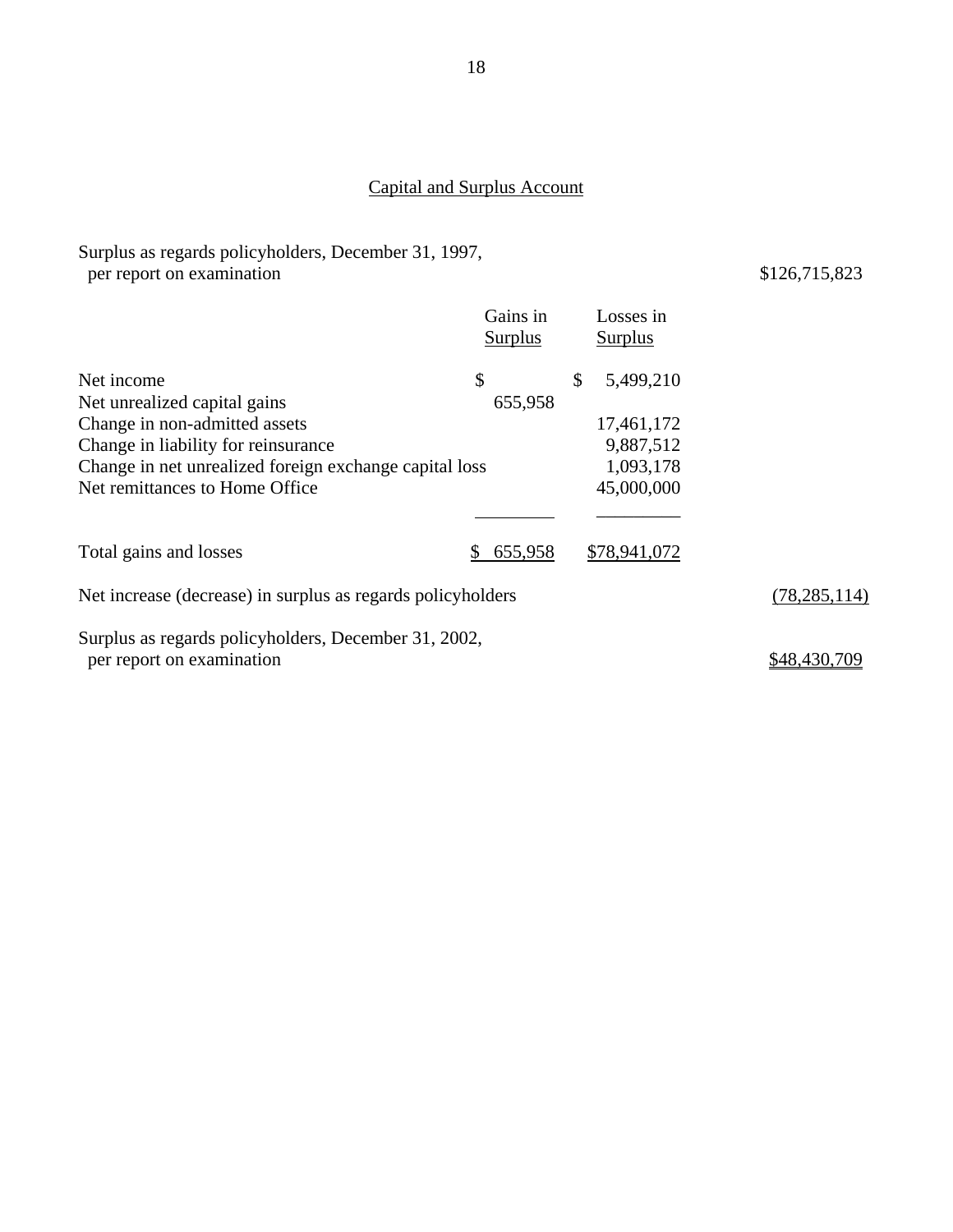## C. Trusteed Surplus Statement

The following statement shows the trusteed surplus of the Branch calculated in accordance with

the provisions of Section 1312 of the New York Insurance Law and as determined by this examination:

## Assets

## Securities deposited with state insurance departments for the protection of all policyholders and creditors within the United States

| <b>State of New York</b><br><b>State of Texas</b>      |              | \$3,856,610<br>55,093 |
|--------------------------------------------------------|--------------|-----------------------|
| <b>State of Ohio</b>                                   |              | 110,186               |
| Interest due and accrued                               |              | 56,497                |
|                                                        |              |                       |
| Total general deposits                                 |              | \$4,078,386           |
| Assets Vested in and Held by the United States Trustee |              |                       |
| Cash                                                   |              | \$5,095,993           |
| <b>Bonds</b>                                           |              | 79,870,242            |
| Total trusteed deposits                                |              | \$84,966,235          |
| Total gross trusteed assets                            |              | \$89,044,621          |
| Liabilities                                            |              |                       |
| <b>Total liabilities</b>                               |              | \$89,915,721          |
| <b>Additions to liabilities:</b>                       |              |                       |
| Ceded reinsurance balances payable                     |              | 649,257               |
| Total liabilities and reserves as determined by        |              |                       |
| this examination                                       |              | \$90,564,978          |
| Deductions from liabilities:                           |              |                       |
| Reinsurance recoverable on paid losses                 |              |                       |
| from authorized companies                              | \$11,093,123 |                       |
| <b>Special State Deposits</b>                          | 3,030,000    |                       |
| Accrued interest on special deposits                   | 43,703       |                       |
| Funds held or deposited with reinsured companies       | 853,971      |                       |
| <b>Total deductions</b>                                |              | 15,020,797            |
| Net liabilities (Section 1312)                         |              | \$75,544,181          |
| Trusteed surplus (Section 1312)                        |              | 13,500,440            |
| Total liabilities and trusteed surplus                 |              | \$89,044,621          |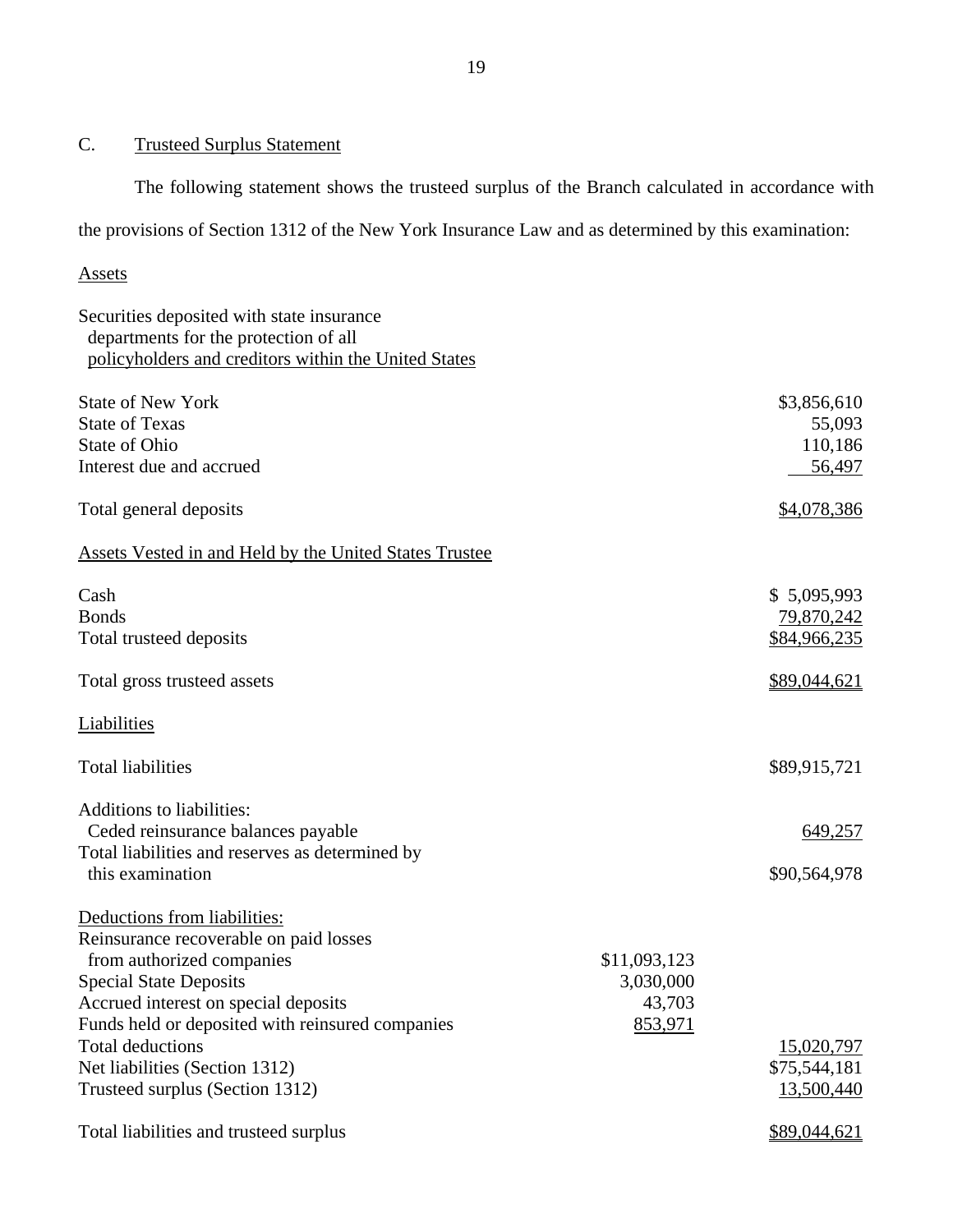#### <span id="page-21-0"></span>**4. REINSURANCE RECOVERABLE ON LOSSES AND LOSS ADJUSTMENT EXPENSES**

The examination admitted asset of \$11,093,123 is \$2,219,000 less than the \$13,312,123 reported by the Company as of the examination date. This examination difference was disallowed based on the examiner's test of the collectability and the admissibility of the above asset. The test revealed that the Company did not have any evidence to support the validity of the reinsurance recoverables due from two reinsurers. Therefore, the amounts due from them were disallowed in accordance with Section 1302(b) of the New York Insurance Law.

It is recommended that the Branch ensure that the above asset has proper support when reporting such asset in its future filed annual statements. It is also recommended that the Branch comply with Section 1302(b) of the New York Insurance Law when reporting the above asset in its future filed annual statements.

## **5. LOSSES AND LOSS ADJUSTMENT EXPENSES**

The examination liability for losses and loss adjustment expense reserves of \$81,747,441 is \$14,812,000 more than \$66,935,441 reported by the Branch as of the examination date. The examination difference consists of two parts. The first part of \$9,921,000 results from the examination analysis that was conducted in accordance with generally accepted actuarial principles and practices and is based on statistical information contained in the Branch's internal records and its filed annual statements.

An additional increase of \$4,891,000 was made to the captioned liability. This amount represents the amount of reinsurance recoverable on unpaid losses associated with the disallowed reinsurance on paid losses noted in item 4 herein.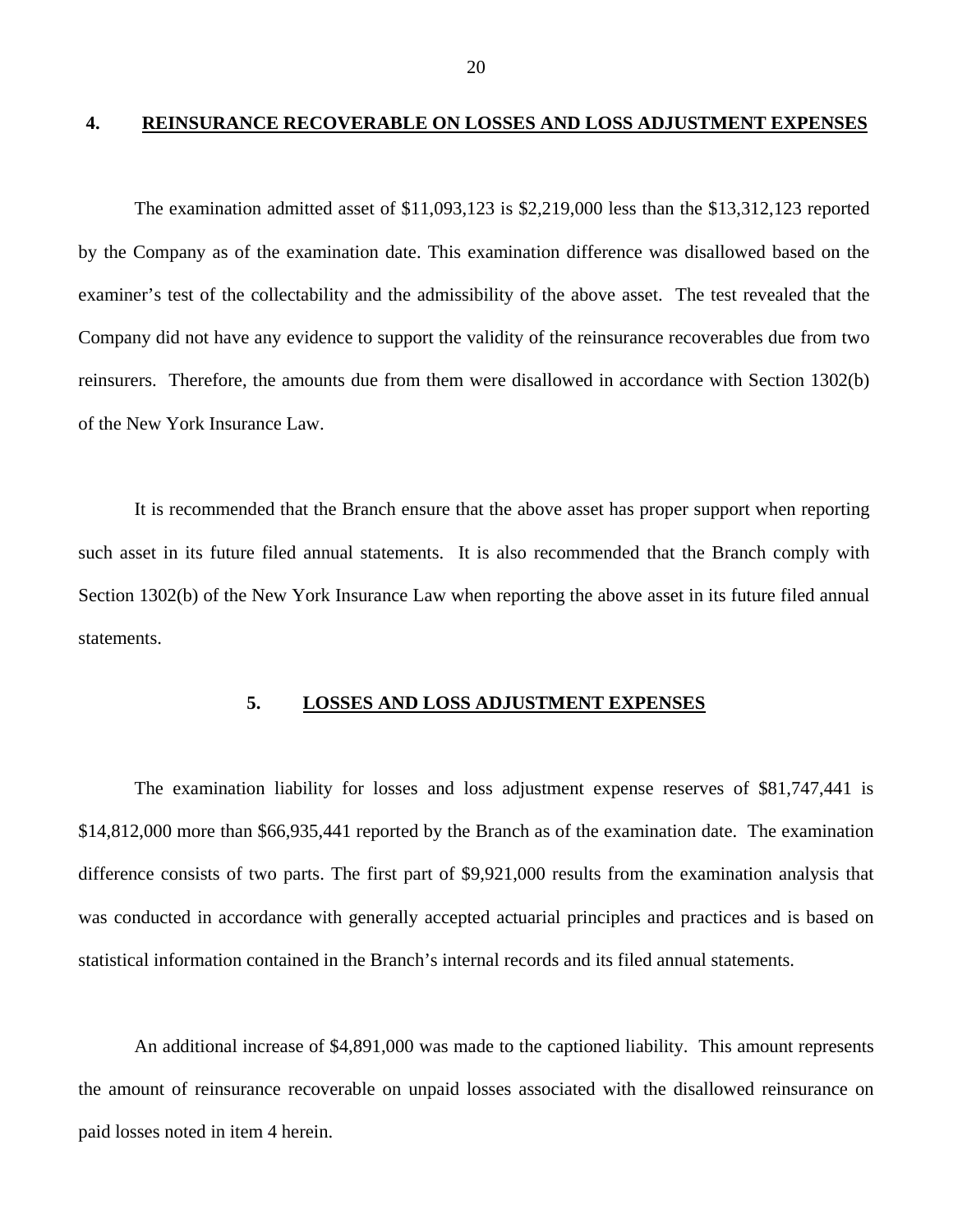#### **6. PROVISION FOR REINSURANCE**

<span id="page-22-0"></span>The examination liability of \$13,753,714 is \$1,438,000 less than the \$15,191,714 reported by the Company as of the examination date. The Company included as part of the above account certain reinsurance balances which should not have been used in the calculation of this liability. After adjusting these reinsurance balances, the above examination difference was created.

## **7. MARKET CONDUCT ACTIVITIES**

In the course of this examination a review was made in the manner in which the Branch conducts its business and fulfills its contractual obligations to policyholders and claimants. The review was general in nature and is not to be construed to encompass the more precise scope of a market conduct investigation, which is the responsibility of the Market Conduct Unit of the Department's Property Bureau.

The Branch's direct business was produced by MGAs, which had the authority to settle claims and issue policies on the Branch's behalf. The examiners reviewed a sample of claims, originally handled by five MGAs, now handled by the Company, and no problem areas were encountered.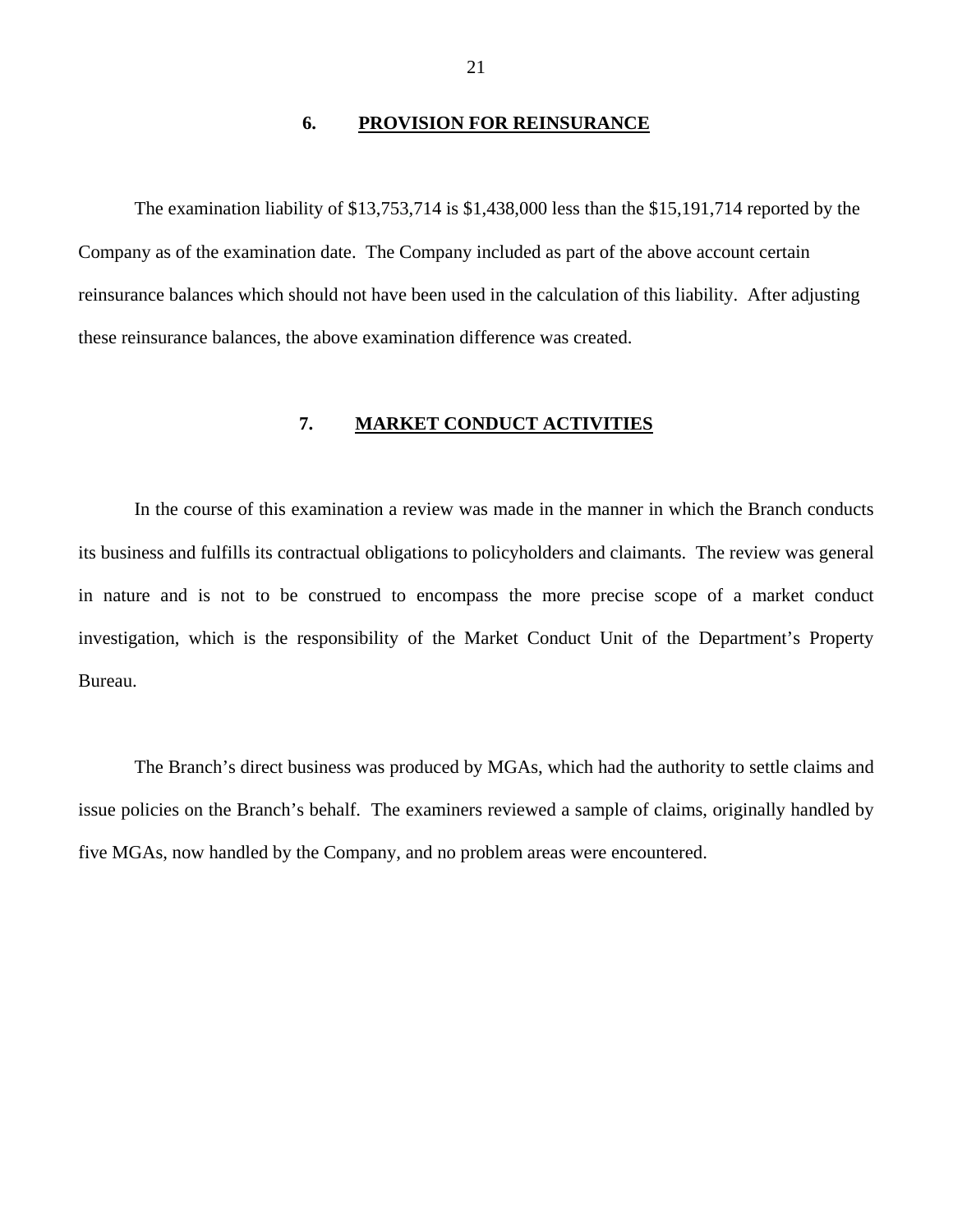8. COMPLIANCE WITH PRIOR REPORT ON EXAMINATION

The prior report on examination contained the following comments (page numbers refer to the prior report):

| ITEM |                                                                                                                                                                                                                                                                                                                                                                     | PAGE NO. |
|------|---------------------------------------------------------------------------------------------------------------------------------------------------------------------------------------------------------------------------------------------------------------------------------------------------------------------------------------------------------------------|----------|
| A.   | Management                                                                                                                                                                                                                                                                                                                                                          |          |
| i.   | It is recommended that the Branch maintain complete records of all<br>of its board of directors' proceedings.                                                                                                                                                                                                                                                       | $4-6$    |
|      | The Branch has complied with this recommendation.                                                                                                                                                                                                                                                                                                                   |          |
| ii.  | It is recommended that the Branch comply with Section $1411(a)$ of<br>the New York Insurance Law by obtaining approval from its board<br>of directors and maintaining complete documentation of such<br>approvals.                                                                                                                                                  | $5 - 6$  |
|      | The Branch has complied with this recommendation.                                                                                                                                                                                                                                                                                                                   |          |
| iii. | It is recommended that the Branch accurately respond to annual<br>statement General Interrogatories No. 24 and No. 25 and exert<br>more care when responding to any interrogatories to avoid<br>assertions of inaccurate statements in future annual statement<br>filings.                                                                                          | $5 - 6$  |
|      | The Branch has complied with this recommendation.                                                                                                                                                                                                                                                                                                                   |          |
| iv.  | The review of the 1997 conflict of interest questionnaires indicated<br>that various officers and directors did not fully answer such<br>Although these questionnaires are now properly<br>questionnaires.<br>answered by all officers and directors, it is recommended that the<br>responses be reviewed and monitored by the general counsel for<br>completeness. | 6        |
|      | The Branch has complied with this recommendation.                                                                                                                                                                                                                                                                                                                   |          |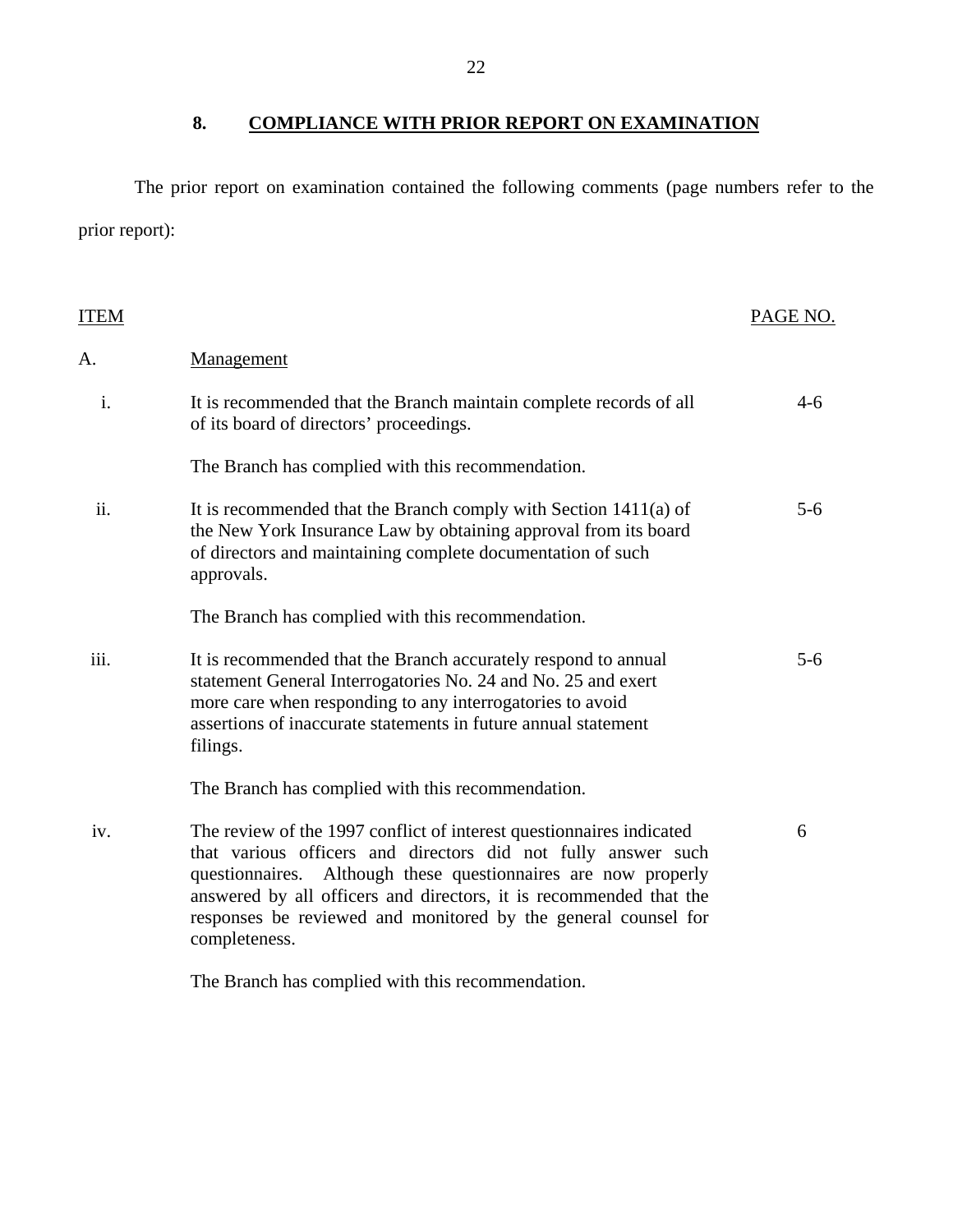| ITEM |                                                                                                                                                                                                                                                                                                                                                                                                                                                                          | PAGE NO.  |
|------|--------------------------------------------------------------------------------------------------------------------------------------------------------------------------------------------------------------------------------------------------------------------------------------------------------------------------------------------------------------------------------------------------------------------------------------------------------------------------|-----------|
| B.   | <b>Subsidiaries and Affiliates</b>                                                                                                                                                                                                                                                                                                                                                                                                                                       |           |
|      | The Branch does not have in place a written cost-sharing agreement<br>setting forth provisions that would serve as guidelines to properly<br>allocate, reimburse, and settle the cost of shared expenses among the<br>participating parties. It is therefore recommended that the Branch<br>formalize a cost sharing agreement. The allocation method for<br>shared expenses should be consistent with the provisions of New<br>York Insurance Department Regulation 30. | 14        |
|      | The Company has not fully complied with this recommendation and<br>it is repeated in this report.                                                                                                                                                                                                                                                                                                                                                                        |           |
| C.   | <b>Managing General Agents</b>                                                                                                                                                                                                                                                                                                                                                                                                                                           |           |
| i.   | It is recommended that the Branch amend all its MGA agreements to<br>contain the provisions and requirements as prescribed in the NAIC<br>MGA Model Law.                                                                                                                                                                                                                                                                                                                 | 15        |
|      | The Branch has not complied with this recommendation.<br>However, the Branch has stopped writing new business; thus, this<br>recommendation does not need to be repeated herein.                                                                                                                                                                                                                                                                                         |           |
| ii.  | It is also recommended that the Branch implement and enforce its<br>MGA audit procedures as described in the MGA Audit Procedure<br>Manual.                                                                                                                                                                                                                                                                                                                              | 15        |
|      | The Branch has not complied with this recommendation.<br>However, the Branch has stopped writing new business; thus, this<br>recommendation does not need to be repeated herein.                                                                                                                                                                                                                                                                                         |           |
| D.   | <b>Abandoned Property Law</b>                                                                                                                                                                                                                                                                                                                                                                                                                                            |           |
|      | During the examination period, the Branch did not file abandoned                                                                                                                                                                                                                                                                                                                                                                                                         | $15 - 16$ |

property reports with the New York State Comptroller as required by Sections 1315 and 1316 of the New York Abandoned Property Law which mandates such reports be submitted by April 1<sup>st</sup> each year. At the examiners' recommendation, the Branch filed said report in 1999 for the 1998 calendar year.

The Branch has not complied with this recommendation and a similar recommendation is repeated in this report.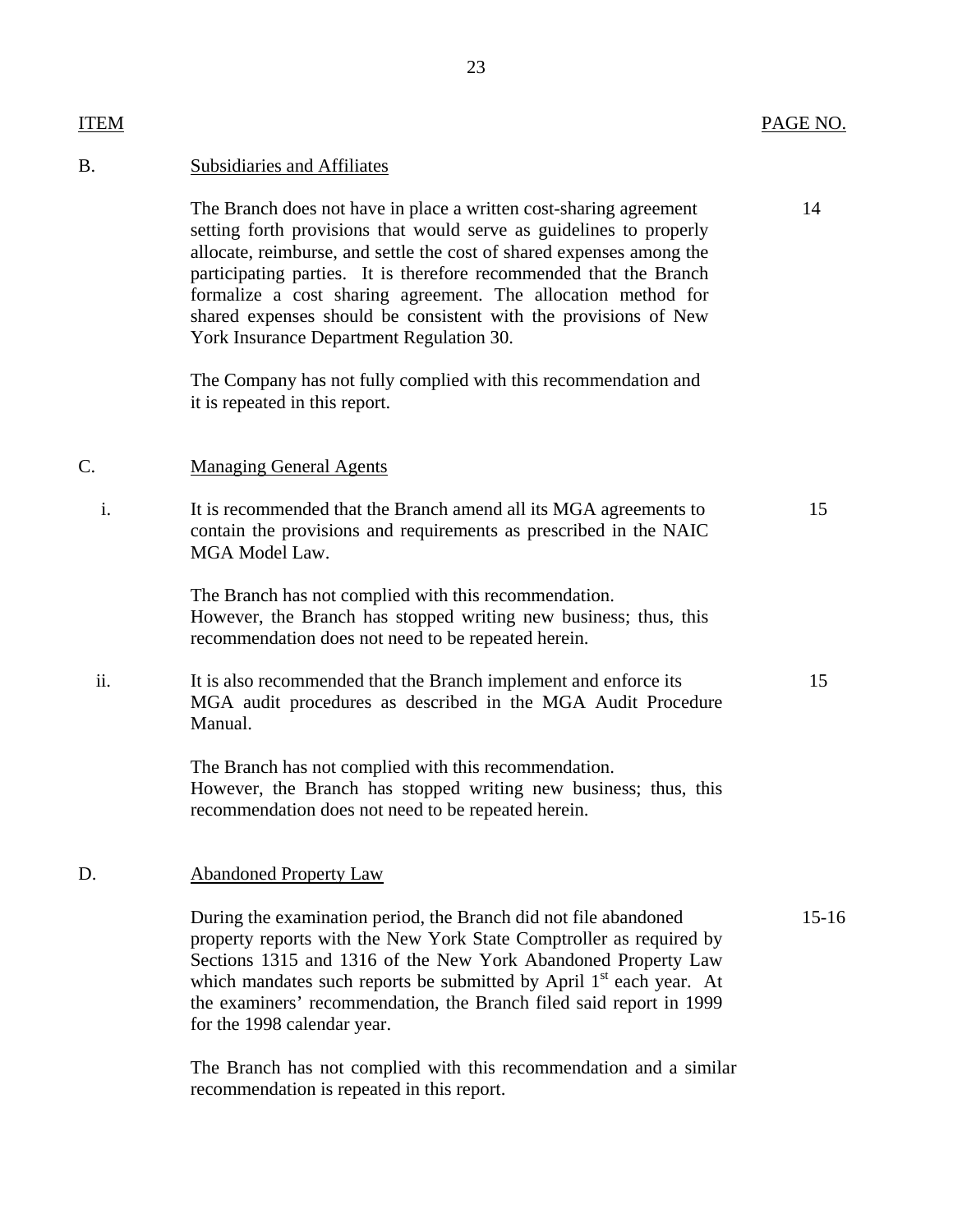18

18

## ITEM

#### E. Accounts and Records

#### i. Reinsurance Assumed in the Latin American Market

16 It was noted that for certain assumed reinsurance agreements the Home Office and not the Branch was the named reinsurer. It is recommended that these contracts be amended to reflect the Branch's participation.

The Branch has complied with this recommendation.

#### ii. Agents' Balances or Uncollected Premiums

It is recommended that the Branch properly classify its premium and agents' balances receivable according to the NAIC Annual Statement **Instructions** 17

The Branch has complied with this recommendation.

#### iii. Reinsurance Recoverable on Losses and Loss Adjustment Expenses

It is recommended that the Branch exercise better care in balance sheet reporting so that account balances be accurately and fairly stated. It is also recommended that the Branch reconcile and adjust all affected reinsurance related balances before they are transferred and carried on to a new reinsurance system when such system is implemented. 17-18

The Company has not complied with this recommendation and it is repeated in this report.

#### iv. Aggregate Write-ins for Invested Assets

It is recommended that the Branch not report prepaid expenses as admitted assets and follow statutory accounting procedures, which require such assets be charged against surplus.

The Branch has complied with this recommendation.

#### F. Disaster Recovery Plan

It is strongly recommended that the Branch finalize a written disaster Recovery plan and perform periodic testing to ensure that formulated procedures will operate as intended.

The Branch has not complied with this recommendation. A similar recommendation is contained in this report.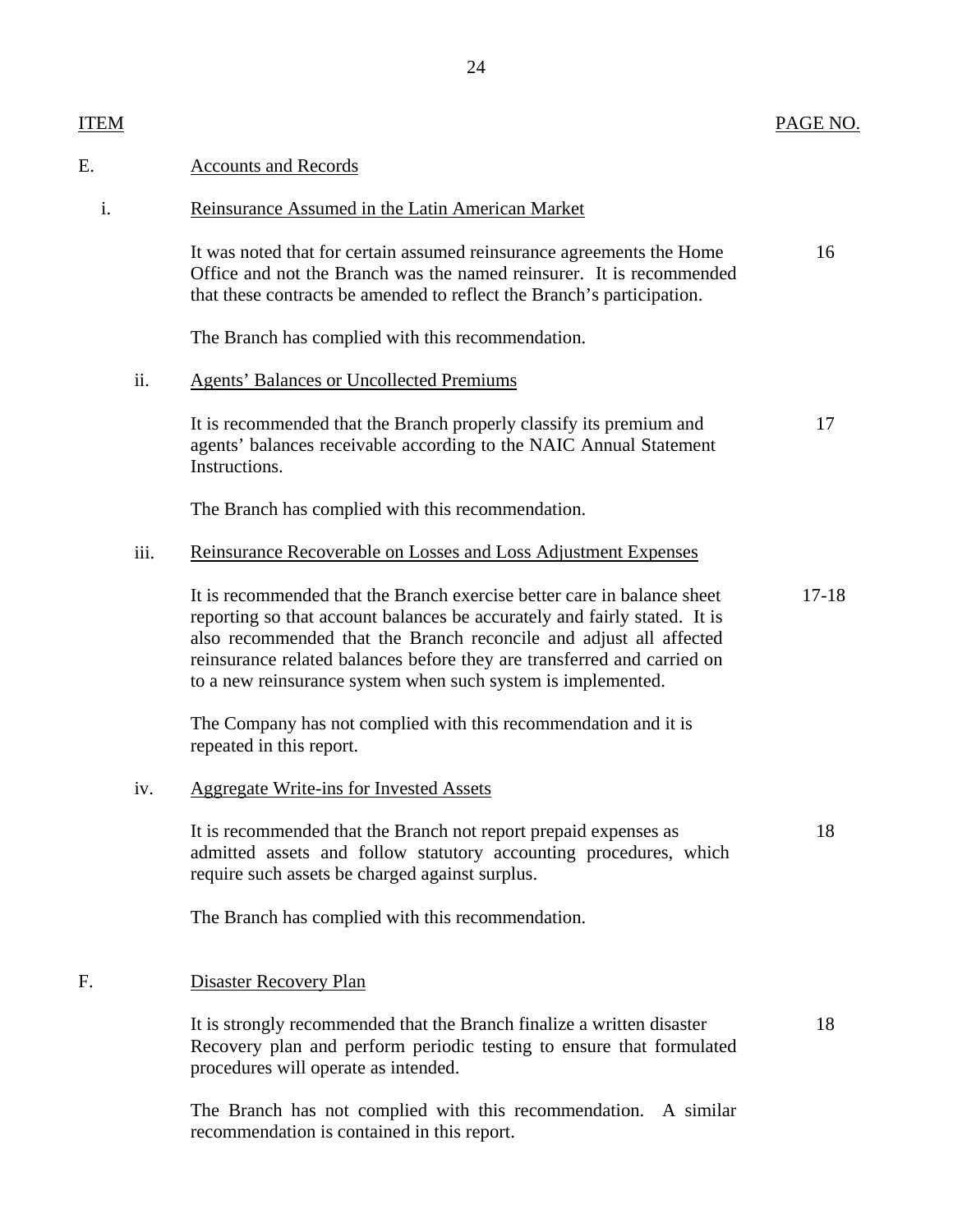<span id="page-26-0"></span>It is recommended that the Branch report and account for its loss portfolio transfers according to the requirements of New York Insurance Department Regulation 108. It is also recommended that the Branch file loss portfolio transfer exhibits according to the NAIC Annual Statement Instructions.

25

The Branch has complied with this recommendation.

## **9. SUMMARY OF COMMENTS AND RECOMMENDATIONS**

# A. Holding Company System i. It recommended that the Branch revise the service agreement to state 12 the compensation, if any, that may be payable to its manager. ii. It is again recommended that the Branch formalize a cost sharing 12 agreement setting forth provisions that would serve as guidelines to

properly allocate, reimburse, and settle the cost of shared expenses among the participating parties. The allocation method for shared expenses should be consistent with the provisions of Department Regulation 30.

## B. Abandoned Property Law

It is hereby recommended that the Branch comply with the requirements 12 of the New York Abandoned Property Law.

## C. Accounts and Records

It is also recommended that the Branch ensure that the recorded transactions in the general ledger accounts reconcile to all future filed annual statements. 13

D. Disaster Recovery Plan

It is recommended that the Branch finalize a written disaster plan and 13 perform periodic testing to ensure that formulated procedures will operate as intended.

27

ITEM PAGE NO.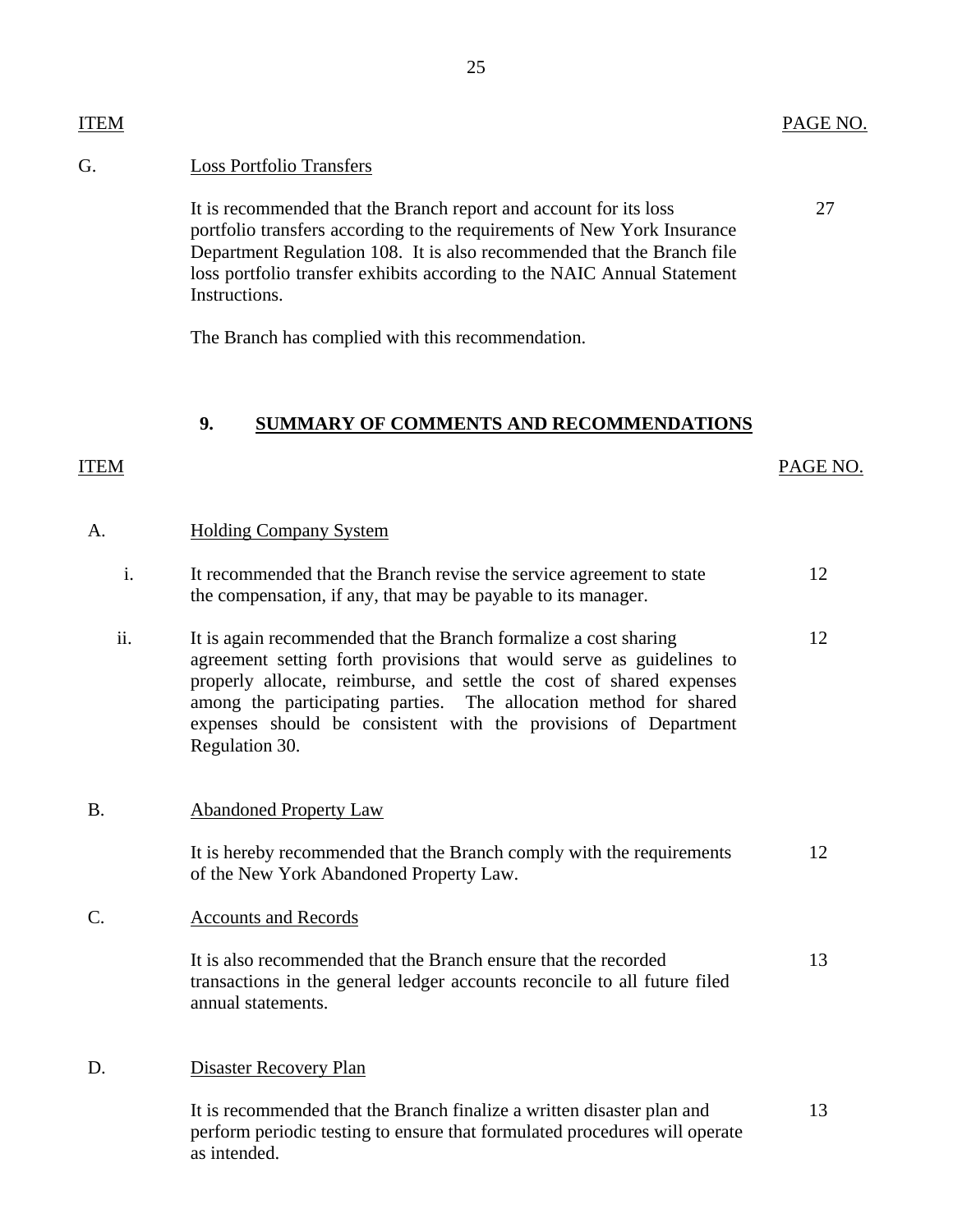20

## E. Reinsurance Recoverable on Losses and Loss Adjustment Expenses

It is recommended that the Branch ensure that the above asset has proper support when reporting such asset in its future filed annual statements.

It is also recommended that the Branch comply with Section 1302(b) of the New York Insurance Law when reporting the above asset in its future filed annual statements.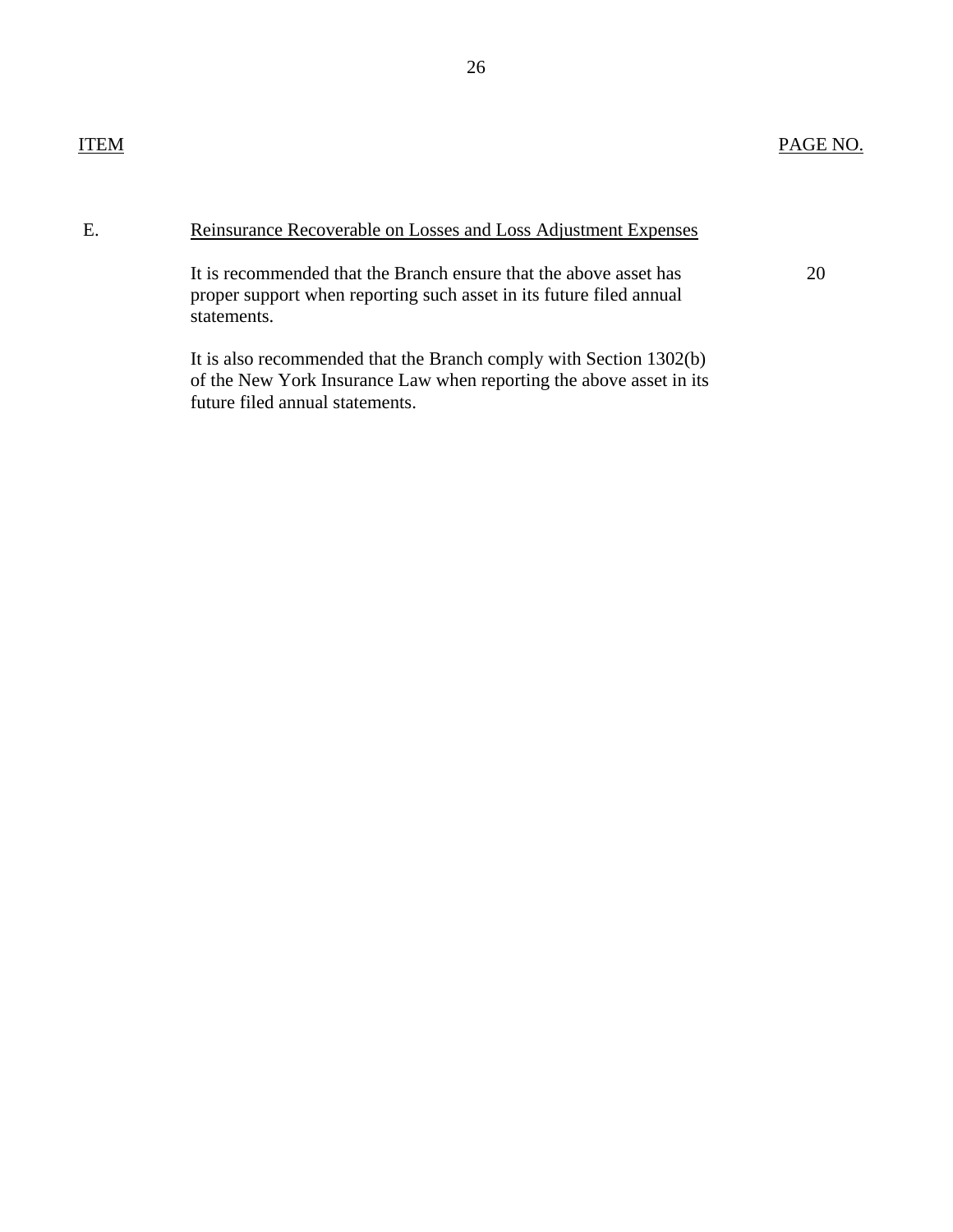Respectfully submitted,

 $\frac{1}{\sqrt{S}}$ 

Moses Egbon Senior Insurance Examiner

STATE OF NEW YORK ) )SS. ) COUNTY OF NEW YORK)

 MOSES EGBON, being duly sworn, deposes and says that the foregoing report subscribed to by him is true to the best of his knowledge and belief.

 $\frac{1}{\sqrt{S}}$ 

Moses Egbon

Subscribed and sworn to before me

this \_\_\_\_\_\_\_\_\_day of \_\_\_\_\_\_\_\_\_\_\_\_\_\_\_\_\_\_\_\_\_\_\_2004.